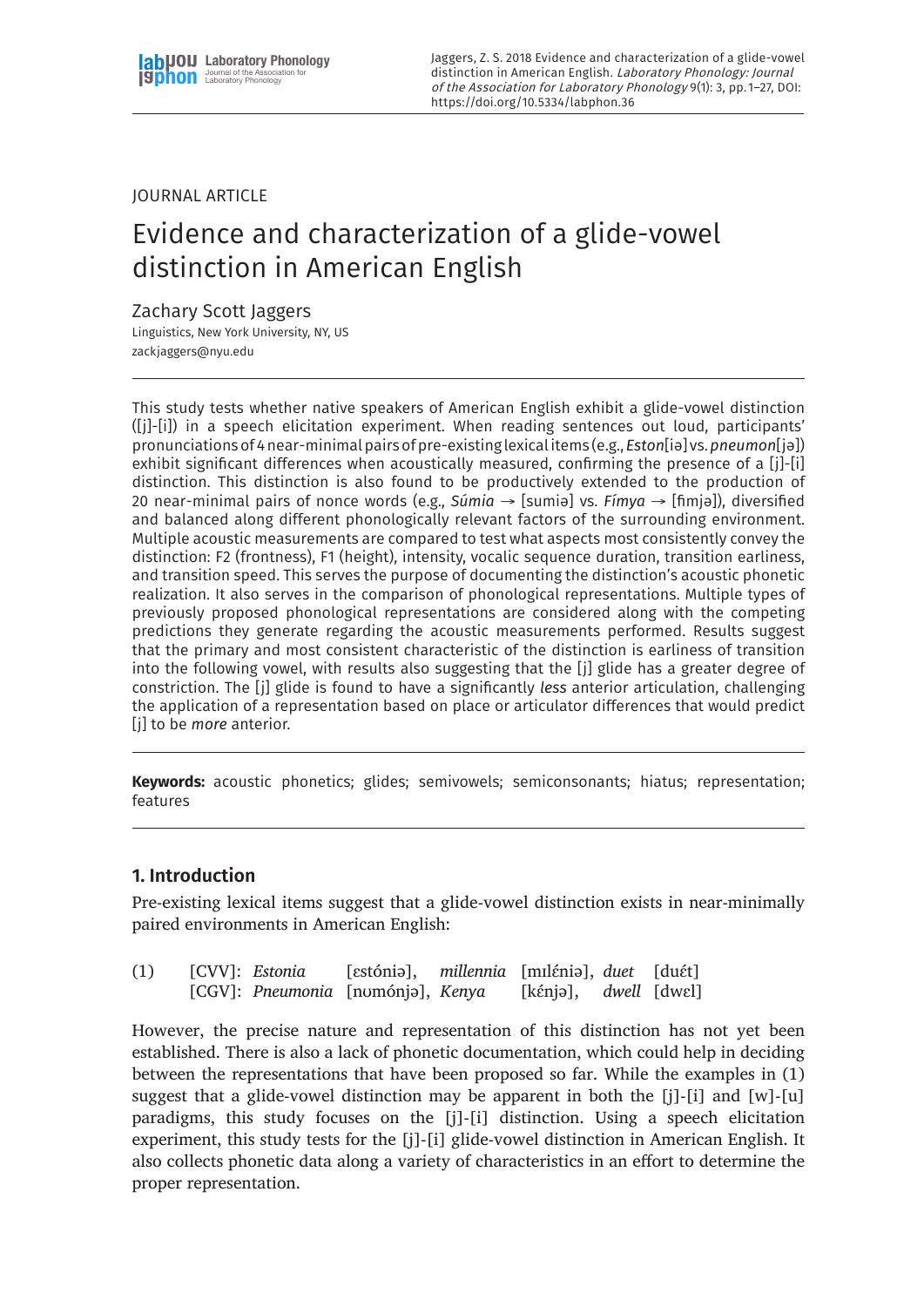This study tests if the [j]-[i] distinction can be elicited in pre-existing lexical item pairs like those above. It also tests if this distinction can be productively extended to newly encountered words and elicited via  $a < y > vs. < i >$  orthographic distinction. Acoustic analysis is used to capture the most consistent characteristics of the distinction. This provides documentation of the distinction, as well as guidance for how future research may best examine it. Furthermore, three competing broad classes of phonological representations that have been previously put forth are considered regarding the current analysis. This study therefore not only tests whether such a distinction is available to American English speakers; it also compares these representations, considers acoustic predictions they generate, and applies these predictions to the data at hand. This may help speak between these competing representations, by either identifying one optimal approach or at least ruling one out.

# **2. Background**

## *2.1. Competing phonological representations*

Competing accounts debate whether glide-vowel distinctions are phonologically possible and attested. One argument (e.g., Steriade, 1984; Kaye & Lowenstamm, 1984; Durand, 1987; Deligiorgis, 1988) is that there is no underlying distinction between vowels and glides, positing that glides are instead always phonologically derived from underlying vowels in certain environments. Levi (2004, 2008), however, provides evidence from multiple languages in which glide surface forms are not fully predictable from their surrounding environment. This unpredictability leads Levi to conclude that languages can underlyingly distinguish between glides and vowels. This study maintains the assumption (as strongly motivated by Levi, 2004) that glide-vowel distinctions are *available* to the human phonological faculty, and it tests whether such a distinction is present and productive in the phonological system of American English. However, a further debate remains open regarding how such distinctions should be phonologically *represented*. This study therefore considers competing representation accounts and compares them as candidates for representing the apparent distinction in American English.

One kind of representation account proposes that glide-vowel distinctions are attributable to a distinction in the segment's primary articulator: A *place-based representation*. In an analysis of multiple languages, Levi (2004, 2008) proposes that all vowels are primarily [Dorsal], while glides' primary articulators differ. Levi suggests that /w/ is primarily [Labial], while /j/ is primarily [Coronal], in accord with Halle et al.'s (2000) Revised Articulator Theory. As one example, Levi (2008) describes Pulaar as having both derived and underlyingly phonemic glides, with the derived glides being predictable by the surrounding environment while the phonemic ones are not. To argue how they are represented, Levi analyzes how the glides participate in a previously documented (Paradis, 1992) process of consonant gradation, alternating with more fortified counterparts. She demonstrates that the fortified versions of phonemic /j/ and /w/ have coronal and labial places of articulation  $(\sqrt{d\zeta})$  and  $[b]$ , respectively), while their derived (underlyingly vocalic) counterparts fortify to a dorsal place of articulation ([ɡ]). This representation approach is similar, though not identical, to other representations previously put forth, such as proposals that palatal [j] is both [Coronal] and [Dorsal] (e.g., Keating, 1988; Nevins & Chitoran, 2008). In terms of how such a distinction might manifest in production, we might expect tighter constriction at these more anterior places of articulation. Regarding another language, Karuk, Levi (2008) corroborates such predictions while discussing how the /w/ glide is documented (Bright, 1957) to exhibit bilabial frication. Furthermore, Keating's (1988) conclusion that [j] is both [Coronal] and [Dorsal] comes from X-ray analysis demonstrating coronal constriction during the production of [j]. Therefore, in the analysis at hand, the primary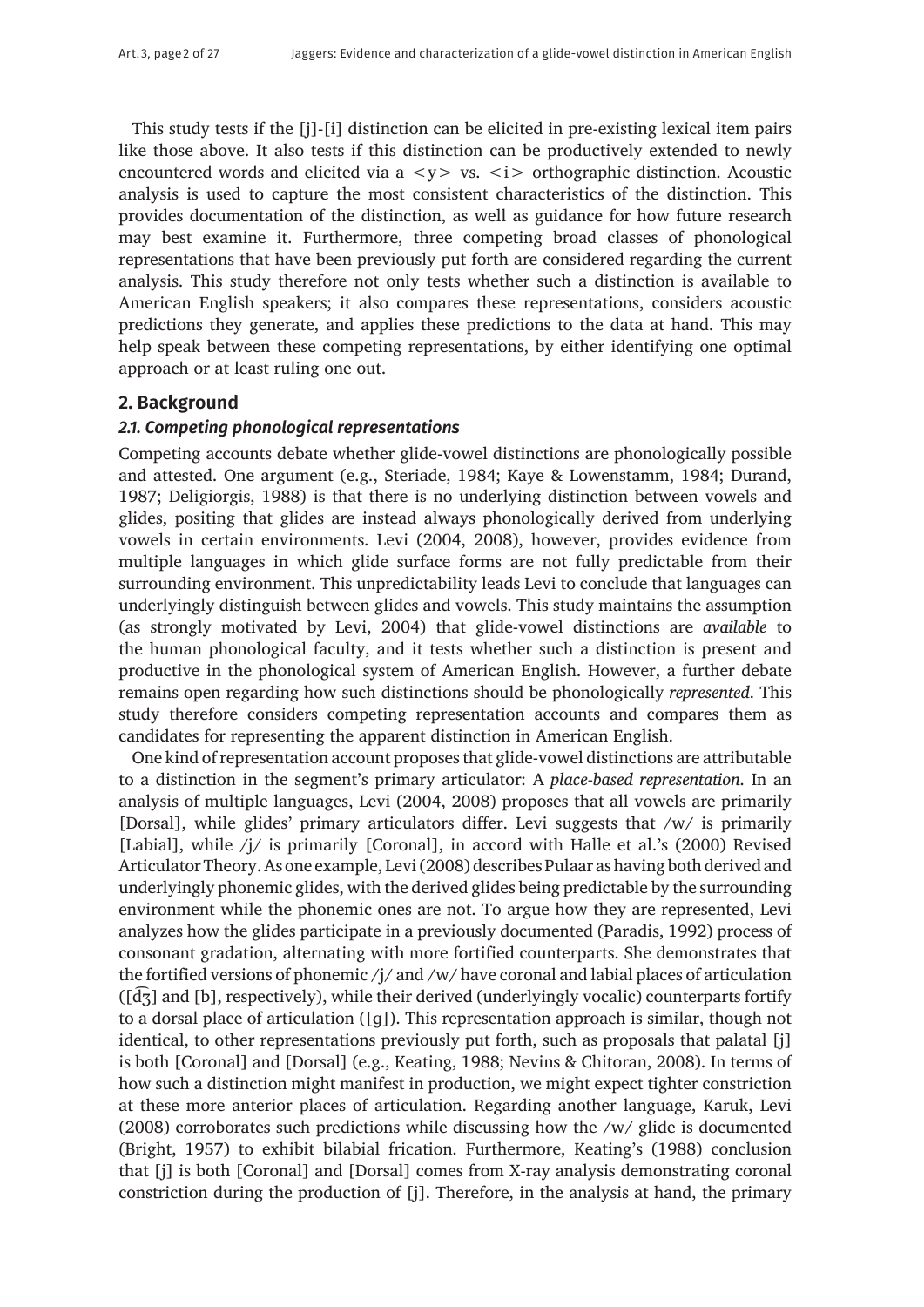articulation of the [j] glide would be predicted by this account to be more anterior than that of its [i] vowel counterpart. In terms of constraints on the phonological distribution, such a representation might predict this distinction to exhibit homorganicity effects and be constrained by the place of articulation of surrounding sounds.

Another kind of account, henceforth referred to as a *constriction-based representation*, makes use of the notion of constriction degree to distinguish glides and vowels, positing that the production of glides involves tighter constriction of the vocal tract than the production of their vowel counterparts. Padgett (2008) proposes that in systems with a glide-vowel contrast there is no difference of articulator or frontness of articulation, but only that of the feature  $[\pm \text{vocalic}]$ . Padgett proposes that glides, being [-vocalic], have a distinctly tighter degree of constriction than their [+vocalic] counterparts, equal along all other featural dimensions. One of the examples Padgett provides is the previously documented (Townsend & Janda, 1996) pattern of Slavic stops mutating into palatalized, affricated counterparts. This pattern is more frequent when a stop is followed by a glide than when followed by a vowel, and more frequent when a vowel is high than when it is not. Padgett argues that this scale of likelihood is attributable to the degree of constriction of the following segment: The narrower a following segment, when coupled with the release of the stop, the more likely the release is to be perceived and reanalyzed as affrication; therefore, the glide is narrower than its high vowel counterpart. This is similar to previous proposals suggesting that glides have narrower constriction targets (e.g., Straka, 1964; Maddieson & Emmorey, 1985), with arguments referring both to phonological distribution and phonetic properties such as a lower acoustic intensity of glides. Such proposals vary, however, in precise feature specification, such as employing  $[±constant]$  instead of  $[\pm \text{vocalic}]$  (e.g., Hyman, 1985; Hayes, 1989; Rosenthall, 1994). For the distinction of interest in this study, such an account would entail that the production of a lingual [j] glide has a tighter constriction reached by a higher lingual articulation than its [i] vowel counterpart. In terms of distribution, this representation might predict the factor of sonority or openness to play a role in constraining the distinction.

Another kind of account is what will be referred to as a *syllabic pre-linking account*. Levi, in her cross-linguistic documentation and analysis (2004), maintains that two different types of glide-vowel distinctions are typologically possible. One is the placebased representation as introduced above. The other is based on Levin's (1985) notion of 'pre-linking' with respect to syllabification. In this type of system, glide and vowel counterparts are identically featured with respect to both place and constriction. Instead, identical segments in the lexical representation can be anticipatorily specified in terms of how they will be syllabified. While Levi (2004) concludes in favor of a place-based representation for the distinctions observed in some languages, she concludes that an apparent distinction in Spanish is best analyzed as a syllabic pre-linking kind of system, with some cases of vowels exceptionally specified in the lexeme's underlying form to surface as vocalic syllable nuclei in environments where Spanish phonology more commonly dictates them to surface as their non-nuclear glide counterparts. This is in line with other previous accounts (e.g., Roca, 1997; Harris & Kaisse, 1999) suggesting that the [GV]-[VV] distinction is a result of underlyingly specified syllabification of identically featured vowel phonemes. In the case at hand, both [j] and [i] surface forms would be underlyingly /i/ and an [iV] hiatus output would be the result of the underlying /i/ having been pre-specified to surface as a syllable nucleus, therefore not being parsed into the syllable margin as might otherwise be allowed or preferred by the language's phonotactics. Regarding production, due to this difference in syllabification, such a distinction might be predicted to manifest mainly via timing differences, with a glide being shorter than its vowel counterpart but not of a differently specified target or degree of constriction. Along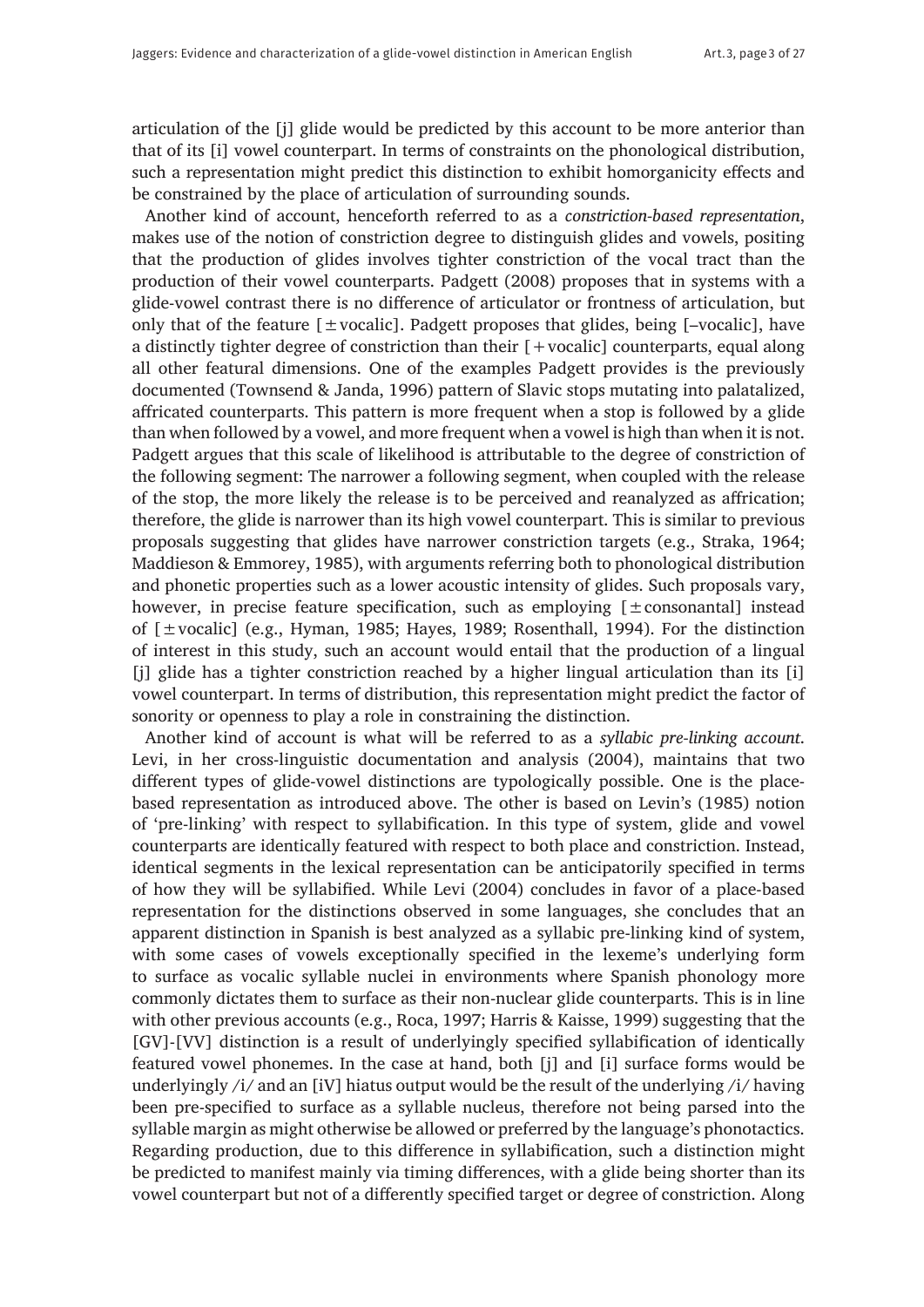these lines, Catford (1977, p. 165) argues that glides are intrinsically fast and dynamic without a 'noticeable duration' like their vowel counterparts (cf. Maddieson, 2008), but identical in terms of 'articulatory stricture.' Regarding distribution, Levi (2004) suggests that such a distinction is more idiosyncratic and marked, and that the vocalic option is underrepresented across the lexicon.

The next section will discuss where glide-vowel distinctions appear available or constrained in the American English phonology. However, these observations regarding the distribution do not strongly speak to which kind of representation might be best applicable to the case at hand, therefore motivating analysis of production and how it may speak between the competing accounts.

## *2.2. Considering the phonological distribution in American English*

The [j] glide in American English can occur as a simplex word-initial onset, followed by a host of following vowels (e.g., *yolk* [jok], *year* [jiɹ], *Yale* [jel], *young* [jʌŋ]). However, we rarely encounter word-initial cases of [iV] hiatus, except a few cases in which the initial segment is stressed (e.g., *eon* [íɑn], *Ian* [íən])<sup>1</sup>; the glide-vowel distinction may therefore not be available in this environment without being confounded with stress. Following word-initial consonants, the distinction appears to be available: Pairs like *fjord* [fjɔɹd] + *Fiona* [fiónə] and *dwell* [dwɛl] + *duet* [duɛ́t] exhibit the [j]-[i] and [w]-[u] distinctions, respectively. This study therefore limits the analysis to environments with a preceding consonant ([C\_V]), where the distinction between a glide and its unstressed vowel counterpart does seem to be available. Another narrowing of the scope of this analysis regards [ju]. This study focuses only on [j] when it is its own glide segment, rather than part of a diphthongal nucleus. There is a large and varied host of [CjV] items in which the following vowel ([\_V]) is [u] (e.g., *fume* [fjum], *huge* [hjud͡ʒ], *cute* [kjut]). However, previous research has shown that /ju/ appears to pattern as a monomoraic diphthong in the English phonemic inventory (Jensen, 1993; Davis & Hammond, 1995), in which the high front vocoid behaves differently from the glide of interest here. Smith (2003) further documents that nuclear vs. onset onglides can exhibit different phonological behavior. This further supports treating [j] as distinct from the glide in the [ju] diphthong. Throughout this paper, the [j] glide of interest is that which is not a member of the [ju] diphthong unless otherwise noted.

This section discusses the apparent distribution of glide-vowel distinctions in American English, narrowing in on the [C\_V] environment where a glide-vowel distinction does seem to be available. There are further constraints apparent regarding the distribution of such a distinction, which may speak to our consideration of competing phonological representations. However, it is important to note that this distinction does not appear to be robustly prevalent across the English lexicon—an aspect which (according to Levi, 2004) would lend support to applying the syllabic pre-linking representation—and is not well documented. It is also variable across words and speakers. Therefore, the reported surface forms of different words considered here are most certainly not meant to be presented as categorical, but they have been cross-checked with the reports of other linguists and the transcriptions provided by multiple online dictionary sources (e.g., [Dictionary.com](http://www.Dictionary.com) [[dictionary.com](http://www.dictionary.com)], Merriam-Webster [\[merriamwebster.com](http://www.merriamwebster.com)], Cambridge Dictionary of American English [[http://dictionary.cambridge.org/us/dictionary/english/\]](http://dictionary.cambridge.org/us/dictionary/english/)). While some dictionary entries acknowledge potential for variation between [jV] and [iV]

 $1$  While the word-initial patterning of [jV] vs. [iV] appears to conflate with stress, one exception of [iV] hiatus where the following vowel, instead of the initial vowel, is stressed might be the name *Iago* [iɑ́ɡo]. However, this name is not highly frequent in English and could be assigned something akin to a loanword status, possibly allowing for phonological exceptionality (Itô and Mester, 1999; Smith, 2006, 2009).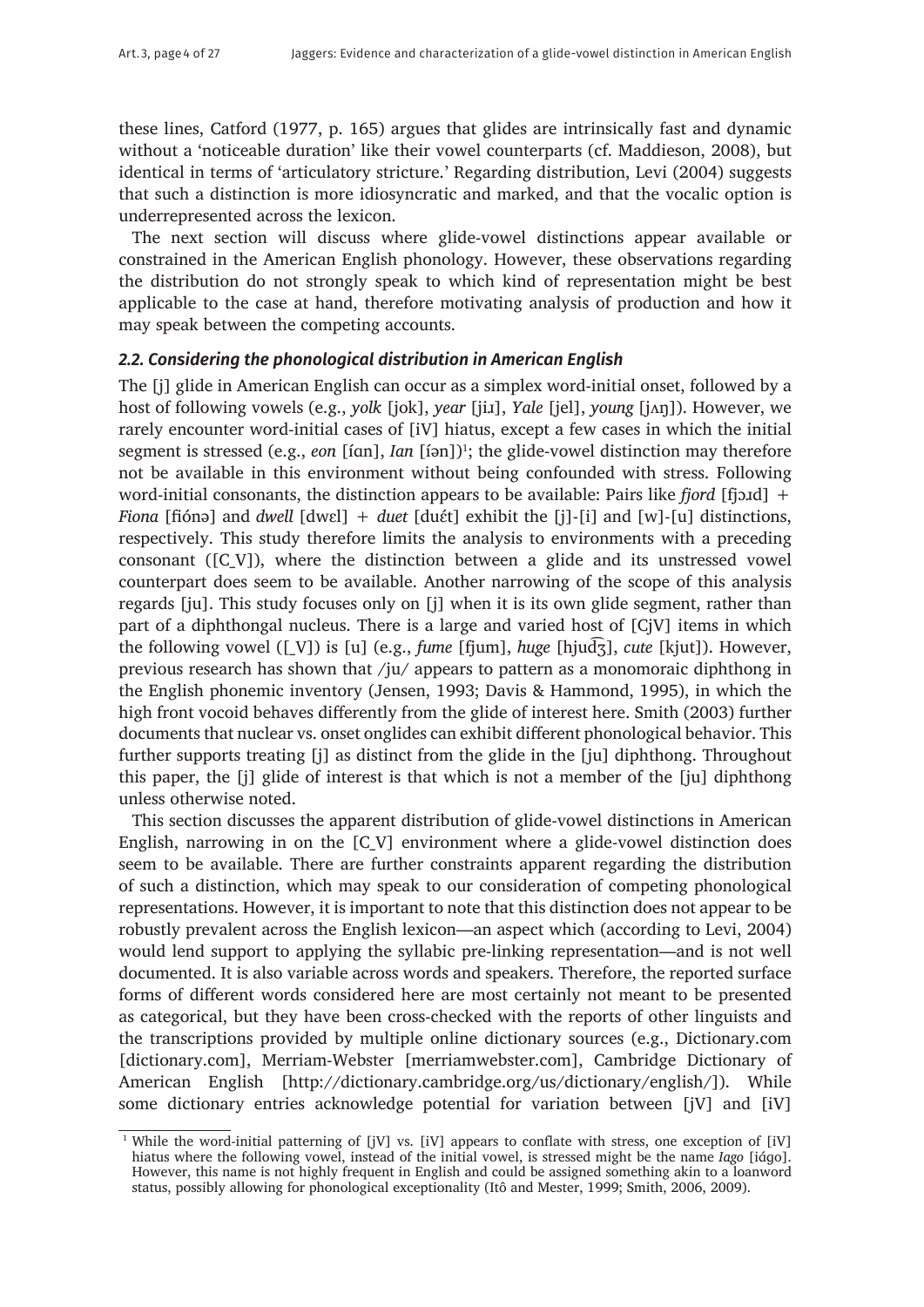pronunciations, some list only one pronunciation and, across them, a majority vote can become apparent. A final note before proceeding is that, when considering the phonological distribution of glides and vowels in this section, the [w]-[u] paradigm is also taken into account simply to show that the distributions seem similarly constrained across the two paradigms. However, as has already been made clear, the experimental analysis conducted in this study focuses on the [j]-[i] distinction. (This is largely due to complications that would arise in trying to apply acoustic phonetic analysis alone, as pursued in this study, to aptly describe the articulation: Given the labial gesture, additional ultrasound analysis [e.g., Gick, 2002; Stone, 2005; Davidson, 2006] of lingual constriction and positioning would be ideal to provide a full description of how [w] and [u] may be distinctly produced).

One apparent constraint is that of the place features of neighboring segments. First regarding the [w]-[u] paradigm, there seem to be no cases of [CwV] in which the following vowel or diphthong involves a high back vocoid (e.g., \*[Cwaʊ], \*[Cwu] [Davis & Hammond, 1995]). The appearance of [w] in [CwV] sequences also seems to avoid labial preceding consonants (e.g., \*[fwV] [Clements & Keyser, 1983]).<sup>2</sup> While [w] is considered labiovelar, [CwV] sequences with dorsal preceding consonants are not banned (e.g., *quit* [kwɪt], *awkward* [ɑ́kwɚd]). Regarding the [j]-[i] paradigm, there are many fewer cases of [CjV] sequences. In fact, Davis and Hammond's (1995) paper titled, "On the status of onglides in American English," doesn't mention non-[ju] cases of [j] when discussing post-consonantal environments. However, some near-minimal pairs do show a distinction between [i] and [j] (e.g., *Estonia* [ɛstóniə] + *pneumonia* [nʊmónjə]). Many of these cases are variable, but they do show trends analogous to those apparent regarding [w]. No such cases are ever followed by a nucleus containing a high front vocoid such as \*[Cjaɪ] or \*[Cji]. Regarding place of articulation of the preceding consonant, the case of *fjord* [fjɔɹd] suggests that preceding labial consonants do not prohibit the glide. A more established word in English, *piano*, also allows for [j] in surface form [pj $\hat{a}$ no] (while exhibiting inter-speaker variability with [pi mo]). In cases where we might expect [j] to appear following a dorsal consonant, such as the borrowing of placename *Kyoto* (Japanese source form [kʲoːto]), the adaptation instead appears to prefer a full [i] vowel in American English ([kióɾo]). We also do not see word-initial [CjV] sequences in which the preceding consonant is coronal. These observed homorganicity constraints could support a place-based representation, with a possible interpretation being that both restrictions against preceding dorsal and coronal consonants are due to homorganicity and that  $\frac{1}{i}$  is therefore underlyingly both coronal and dorsal (Keating, 1988; Nevins & Chitoran, 2008; cf. Levi, 2008).

The sonority of the preceding segment also appears to constrain the distribution of glides. Take, for example, the loanword adaptation of French *noir* (source form [nwaʁ]). While [w] is allowed after other coronal consonants (e.g., *dwarf* [dwɔɹf]), *noir* is commonly adapted to [nuá*i*]. Following Steriade (1988), homorganicity constraints can play a role in the interactions of segments both within the syllable margin and between the margin and the nucleus (as observed above), while sonority constraints only play a role within the syllable margin but not between the margin and the nucleus. Therefore, the adaptation of *noir* banning a \*[nw] onset while allowing [tw], [dw], and [sw] onsets could be attributable to the constraint against the flatter sonority cline within that complex onset. A parallel pattern is apparent regarding [j], with no clear cases of a word-initial  $\text{*}[m]$ ] onset. (The fact that *music* invariably maintains the form [mjúzɪk] is one argument in

<sup>2</sup> The pattern of [w] being dispreferred after labial consonants is not exceptionless. Some Spanish loanwords such as *Buena Vista* [bwɛnəvístə] maintain [w] after a labial consonant in their adaptations, though other loan adaptations do still exhibit this constraint, such as *Puerto Rico* [pɔɹɾəɹíko] (cf. [pw…]) or the variable adaptation of French *voila* as [wɑlɑ́] (cf. [vw…]).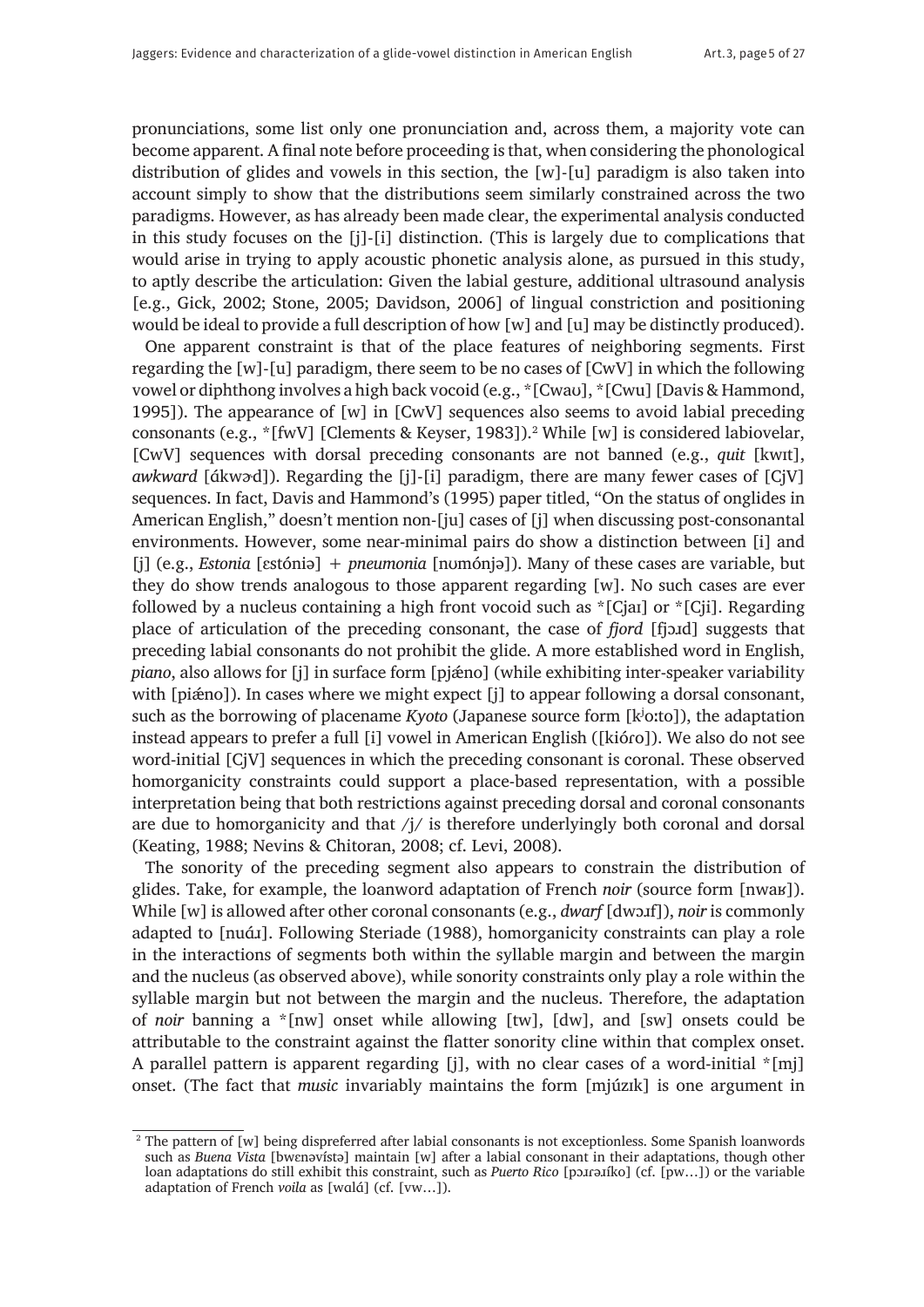support of the glide in [ju] pertaining to a diphthongal nucleus, suggesting that the nasal and glide are not both within the syllable margin where the constraint against a flatter sonority cline would be applicable).

Turning attention to word-medial position, it appears that both homorganicity and sonority constraints may be circumvented, with [j] appearing after [n], which is both coronal and a sonorant (e.g., *Kenya* [kɛ́njə], *pneumonia* [nʊmónjə]). This seems due to the option of licitly syllabifying the preceding consonant to the coda of the preceding syllable (e.g., [kɛ́n.jə], [nʊ.món.jə]). However, this syllabification appears to be constrained by the sonority of the preceding consonant. In the adaptation of placename *Tokyo*, in which a glide adaptation might be expected as a more faithful replication of the Japanese source form [toːkʲoː], the homorganicity constraint regarding the preceding consonant seems to reappear, resulting in a full vocalic adaptation ([tó.ki.o]). Following Gouskova (2004), this may be due to what would otherwise be too steep a rise in sonority across the syllable boundary (\*[tók.jo]). Avoiding coda syllabification of the voiceless stop, the homorganicity constraint then applies, which disprefers the complex \*[kj] onset in the \*[tó.kjo] adaptation candidate and leads the [tó.ki.o] candidate to be the winner. The observation that sonority cline constraints may play a role in the distribution of this distinction could lend support to a constriction-based proposal that glides are underlyingly specified as less sonorous than their vowel counterparts.

While we can further understand the constraints on this distinction by analyzing its phonological distribution, this does not present a clear choice between the competing place and constriction/height representations proposed, as both homorganicity and sonority appear to play a role. While not speaking between these two representations, the observation of both of these effects could therefore lend support to a hybrid account, like that proposed by Nevins and Chitoran (2008), that [j] differs from [i] along both the dimensions of place/articulator ([Cor, Dors] vs. just [Dors]) and constriction ([–vocalic] vs. [+vocalic]). However, as also acknowledged in this section's discussion, this distinction appears to be somewhat infrequent across the lexicon, as well as variable. This could lend support to treating the current case as one of lexically exceptional syllabic pre-linking (Levi, 2004). The following section will turn to discussing how each of these representations generates different predictions in the articulation and, therefore, acoustics of the [j]-[i] distinction of interest here, motivating the acoustic analysis pursued in this study.

## *2.3. Acoustic characterization*

The competing phonological representations considered above generate different predictions regarding the acoustics of the [j]-[i] glide-vowel distinction of interest in this study. There are acoustic aspects widely considered to correlate with lingual frontness, height, and constriction. There are also aspects related to timing that may play a crucial role in conveying such a distinction no matter how it is represented, though they would arguably play the only role in the syllabic pre-linking account. Therefore, analyzing the acoustics of such a distinction may speak to which representation appears more directly borne out in production, or at least rule one out.

Recall that a *place-based representation* suggests that /j/ is primarily [Coronal] (or at least includes a [Coronal] specification), while /i/ (like all vowels) is [Dorsal]. This predicts that a [j] production should have more fronted tongue mass than [i] if the primary articulator and/or target of constriction is anatomically more anterior. Acoustically, we can analyze F2 to examine a vocoid's frontness: More anterior vocoids have a higher F2 than more posterior ones. This representation therefore predicts that [j] should reach a higher F<sub>2</sub> than [i].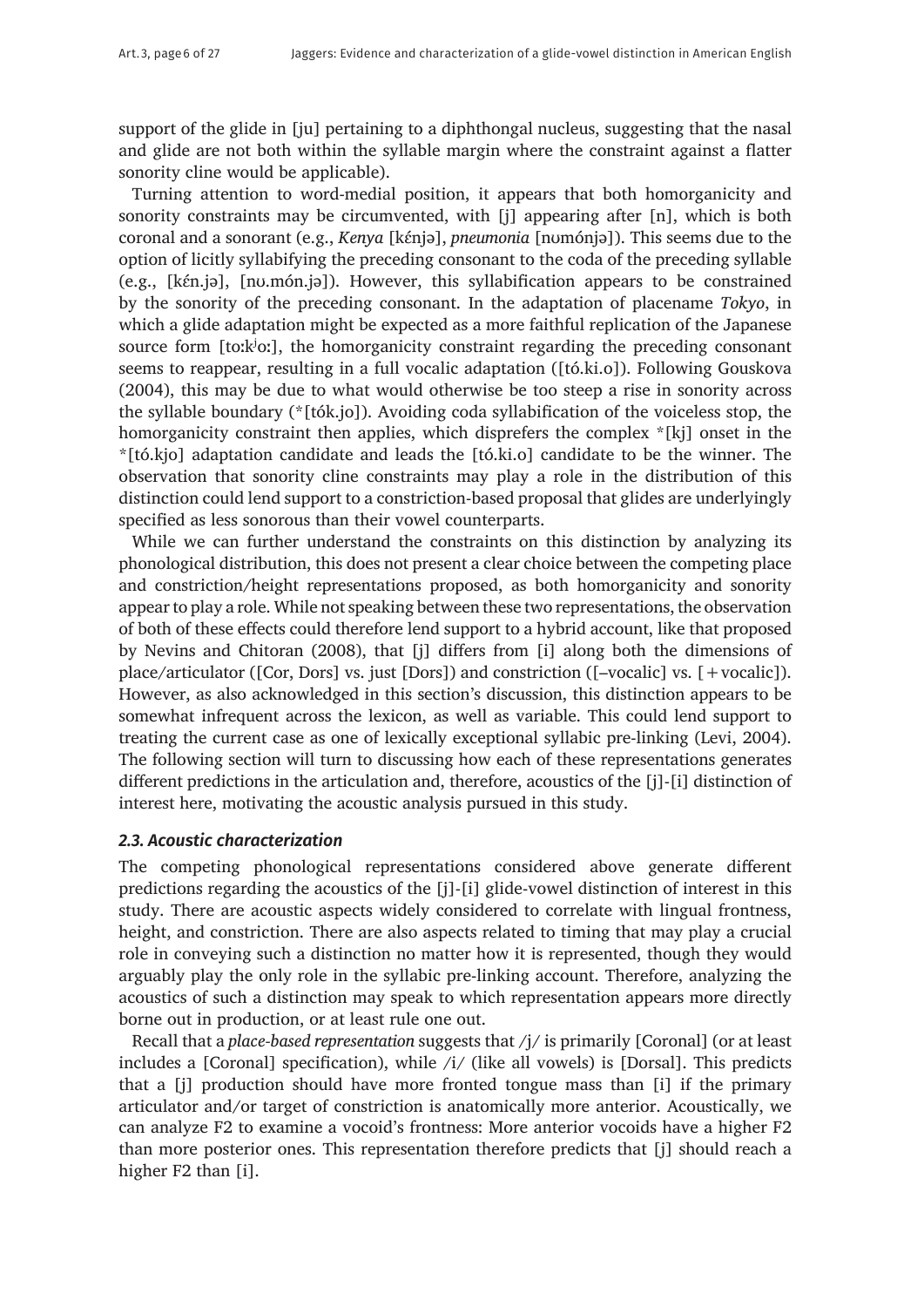On the other hand, a *constriction-based representation* suggests that /j/ does not differ at all in place from  $/i/$ . Instead, it contends that glides have a tighter constriction than their vowel counterparts. In this case, then, [j] production should involve a tighter constriction achieved by a higher lingual articulation. Two acoustic measurements may capture this. The first is F1, which can be used to examine a vocoid's height: Vocoids of a higher lingual articulation have a lower F1 than vocoids of a lower lingual articulation. This representation therefore predicts that [j] should reach a lower F1 than [i]. It also predicts that [j] should have a lower acoustic intensity due to its narrower constriction of the vocal tract.

There is acoustic documentation suggesting that we may find such acoustic aspects to characterize the distinction at hand. In studies of intervocalic glides (i.e., [VGV] environments), a dip in intensity between the first and second vowel is observed when an intervening glide is present, as compared to [VV] hiatus (e.g., Aguilar, 1999; Davidson & Erker, 2014). However, especially given Straka's (1964) finding that there does not seem to be some consistent threshold across phonological contexts, this could differ in the environment of interest here ([C\_V]). Additionally, in an acoustic phonetic analysis of glides and other approximants in English, Espy-Wilson (1992) finds [j] to correlate with a higher F2 and lower F1 than [i], therefore potentially supporting a combination of the place- and constriction-based representations (like that put forth by Nevins & Chitoran, 2008). However, that study does not directly examine this potential underlying distinction in controlled and balanced environments but the comparative acoustics of differently identified surface forms.

In a *syllabic pre-linking account*, only timing should play a role in conveying such a distinction since no difference is proposed regarding place or constriction. One way is in the duration of the entire vocalic sequence. A [jV] sequence may be shorter overall than a [iV] sequence due to the prior being one syllable instead of two. Crystal and House (1990) observe that the number of syllables within a stress group can influence its duration: More syllables means a longer duration. They also find that syllables with fewer segments tend to be shorter. And while a [iV] sequence has more syllables (two as opposed to one), those syllables each have fewer segments. However, the effect size observed by Crystal and House is greater for higher prosodic units. Therefore, based on the number of syllables (vs. number of phones per syllable), the prediction stands that a [jV] sequence's duration will be shorter than that of a [iV] hiatus sequence.

Another timing factor that could play a role is the speed of transition. We might expect a [jV] sequence to have a faster transition than a [iV] sequence. Liberman et al. (1956) suggest that this is the case, at least on perceptual grounds. In a perceptual experiment using simulated (drawn formant) speech stimuli, they find that the speed of transition from the formant starting point to the target formant state of the following vowel influences listeners' perceptions: Fastest leads to a [CV] percept; slowest leads to a [VV] percept; in between leads to a [GV] percept. Studies of production have also confirmed temporal aspects regarding formant transitions to distinguish glides. In a study of English diphthongs, Gay (1968) finds that the rate of transition of F2 serves as a reliable distinguisher between diphthongs.

A final timing factor to consider is the earliness of transition. That is, the distinction may not necessarily be about how fast the transition is, but how early it starts. The phonological interpretation that [j] is in the syllable margin with [C\_], while [i] is further structurally separate as a member of the syllable nucleus, would suggest a tighter gestural coordination between a glide and the preceding consonant, whether directly formalized (á la Gafos, 2002) or a result of the gestural planning of the relative segmental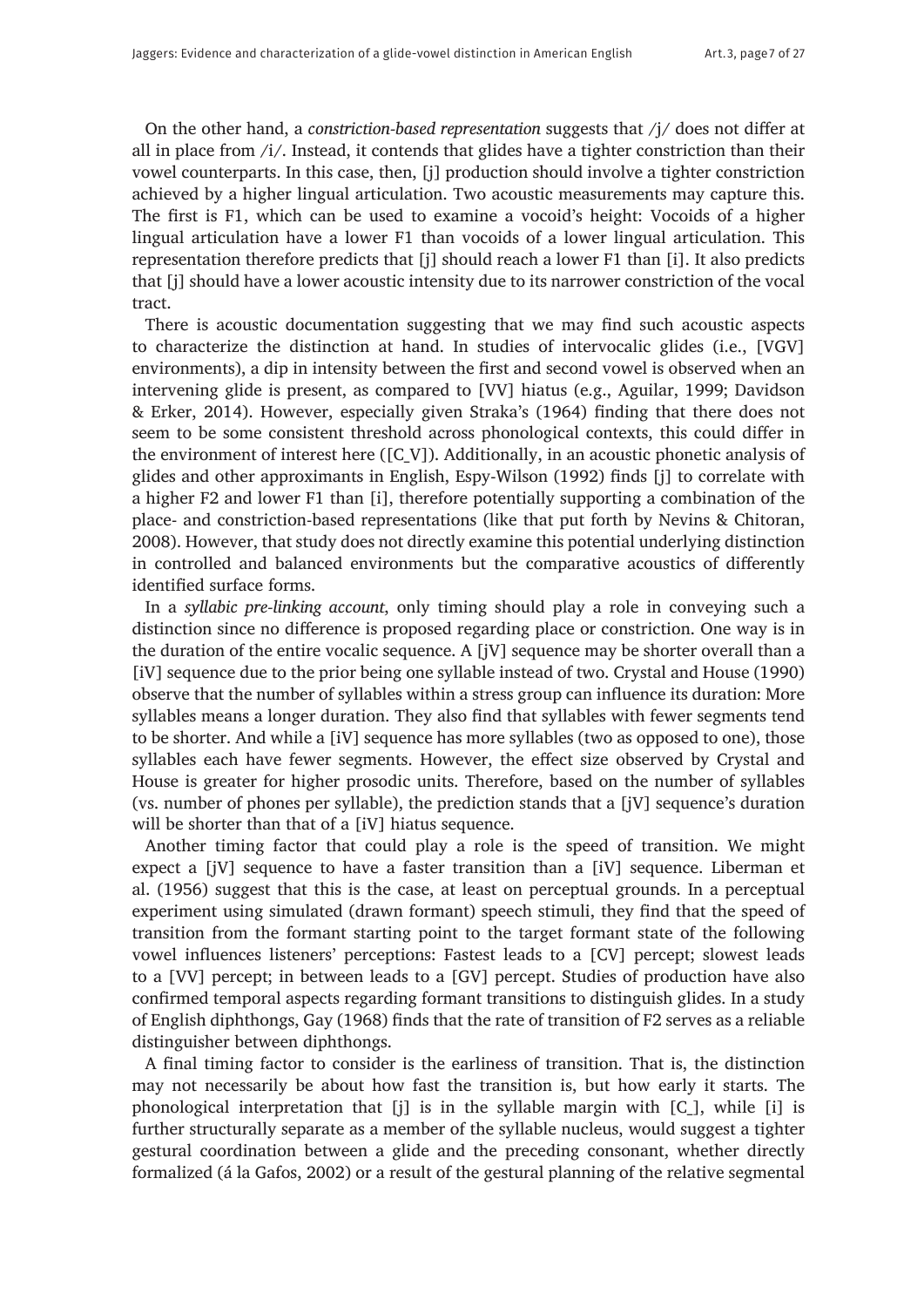syllabifications. While the studies above, as well as Chitoran's (2002) acoustic analysis of Romanian diphthongs, examine transition speed, this study is intended to tease transition speed apart from transition earliness as potentially distinct characteristics. To summarize, multiple characteristics related to timing could therefore be central to distinguishing a [jV] sequence from a [iV] sequence: Duration of the entire sequence, speed of transition into  $[V]$ , or earliness of transition into  $[V]$ . It could be a combination of these, or one might be a more consistent distinguishing factor.

It is important to note that all of the phonological accounts should predict the distinction to result in some kinds of timing differences like those presented above. No matter the featural representation, the glide will be part of the syllable margin, instead of the nucleus. Therefore, while factors related to timing may be found to convey this distinction, they do not necessarily rule out a place- or constriction-based representation. If we find *only*  such timing characteristics to play a role, this may lend support to applying a syllabic pre-linking account and challenge the other representations proposed. However, if timing differences are found in tandem with the other predictions presented above, this would still lend more support to those associated accounts than to concluding with a pre-linking account. This is because, if anything, a pre-linking (which we could also think of as the timing- or structure-only) account would predict the reverse in terms of formants and intensity. If the glide were identically featured yet forced to the syllable margin, the faster articulation might predict a lessened amplitude of articulator movements, resulting in formant centralization due to not fully reaching the target (Gay, 1981; Browman & Goldstein, 1990; Turner et al., 1995).

To summarize the acoustic predictions generated by these competing accounts: All accounts should predict some kind of timing difference due to syllabification, with a [jV] sequence showing a shorter overall duration, an earlier transition to [\_V], and/or a faster transition. The place-based representation also predicts acoustic evidence that [j] is more front than [i], and that it therefore has a higher F2. The constriction-based representation, instead, predicts that [j] has a lower acoustic intensity and/or a higher lingual articulation and therefore a lower F1. A finding of *only* timing differences, possibly in tandem with formant centralization, would lend stronger support to the syllabic pre-linking account.

## **3. Method**

## *3.1. Elicitation*

## 3.1.1. Participants

Nine speakers participated in this study. All were remunerated for their time. The study took about 40 minutes, including informed consent and a questionnaire eliciting demographic information. All were identified as native speakers of American English. All were white, non-Hispanic or Hispanic. Most were female (8/9). Their ages ranged from 19 to 37 years. A participant's particular US region they identified with was not tightly controlled for, as this variable has not so far been shown to significantly differ across any regional varieties of American English. No speakers reported having ever been diagnosed with any speech- or hearing-related disorder.

## 3.1.2. Stimuli

The experiment elicited utterances of both pre-existing lexical items and nonce names. All were designed with the purpose of eliciting the  $[i]$ - $[i]$  distinction in a  $[C\ V]$  environment. This environment was chosen because it is one where the distinction does seem to be available, as discussed above. Each stimulus was embedded within a unique sentence that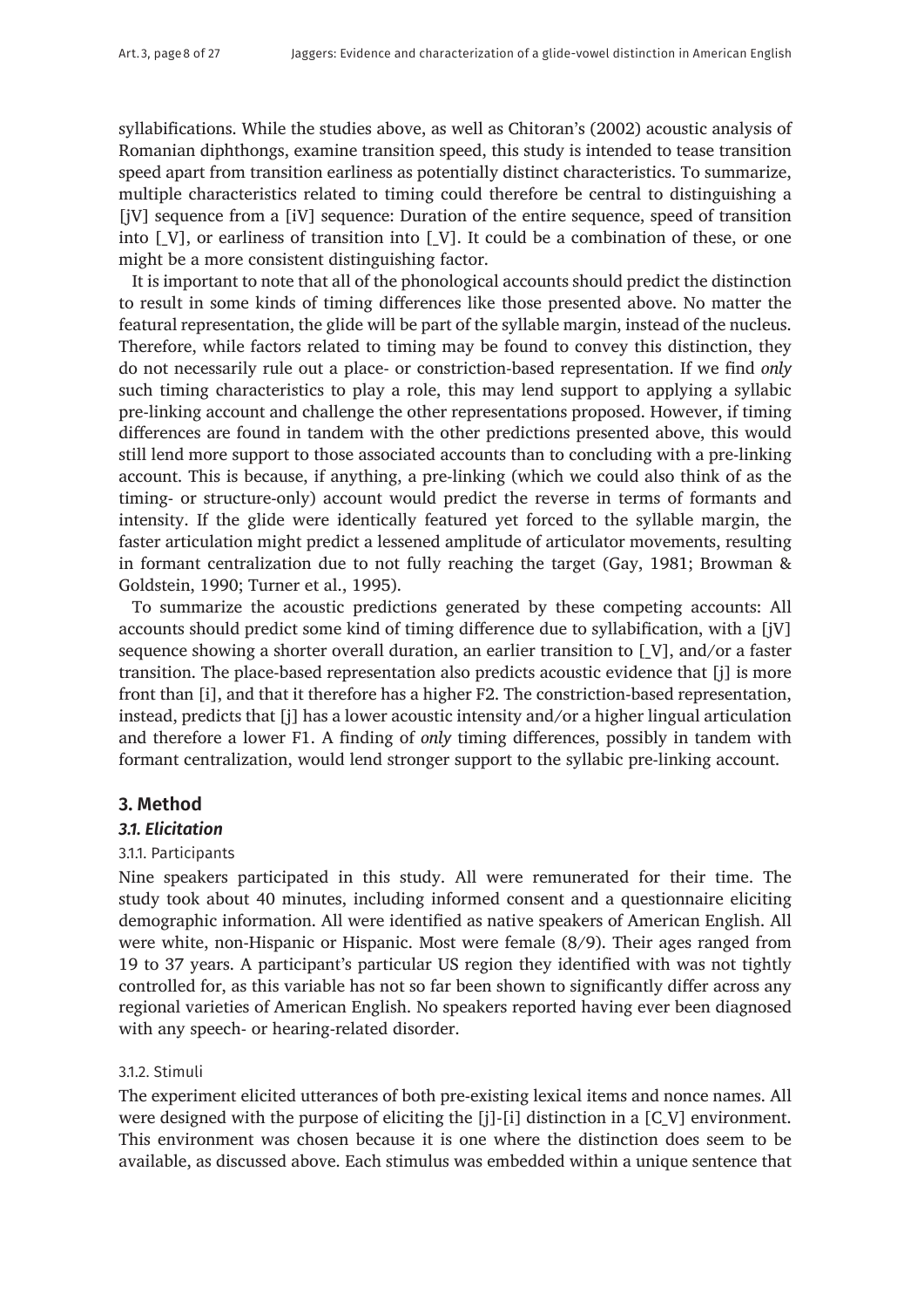participants read aloud. This was done in two blocks, with lexical items in the first and nonce names in the second. There were 8 lexical items considered to carry this distinction in near-minimally paired environments. These are listed in **Table 1**, with the words categorized by their expected pronunciation and counterparts vertically paired. Word position, preceding segment, and stress placement relative to the sequence of interest were controlled across all words. As mentioned above, expected pronunciations were cross-checked, though admittedly subject to potential variation. At the time of writing, when looking across different sources' entries, an asymmetry was apparent for each pair in the expected direction, in agreement with **Table 1**. (For example, while [Dictionary.com](http://Dictionary.com) listed both pronunciations as options for *gardenia*, both Merriam-Webster and Cambridge listed only the [jə] pronunciation. On the other hand, the [iə] pronunciation of *Armenia*  was the only option listed by the Cambridge Dictionary of American English, while [Dicitonary.com](http://Dicitonary.com) and Merriam-Webster listed both options). Furthermore, at the end of the experiment, participants were asked to complete a metalinguistic task of providing syllable counts, with each of the pre-existing lexical items of interest included. For each, the syllable count associable with the expected pronunciation was that more frequently provided. There were 9 additional lexical items elicited for future/followup analysis of this variable (e.g., *fjords, Tokyo*), but these did not have near-minimal pair counterparts and are not addressed further in this analysis.

The 17 lexical items were each assigned to a unique sentence. These assignments were kept constant. Attention was paid to placing the stimulus in a prosodically prominent position in the early half of the sentence. The following word in every sentence began with a voiceless labial obstruent, simply as a means of controlling the place and sonority of the consonant immediately following the word-final sequence of interest. Two examples are provided in (2).

- (2) a) The state of California passed a new bill.
	- b) The gardenia flower has a strong scent.

There were 40 nonce names designed to test if the distinction could be elicited productively. They were also designed with the intent of eliciting the distinction in a much more diverse array of phonological environments, to therefore examine what acoustic aspects convey it consistently. To elicit the distinction itself, pairs differing in orthography were made with the aim of eliciting [j] via the  $\langle y \rangle$ grapheme and [i] via  $\langle i \rangle$ . The preceding consonant and the position in the word were also manipulated. Three places of articulation of the preceding consonant were used—labial, coronal, and dorsal. Within each place of articulation, four manners of articulation were used—voiceless stop, voiced stop, voiceless fricative, and nasal (the latter two manners unavailable for the dorsal place in English). Finally, word position was also manipulated. Position here is defined in terms of the placement of the [Cj]/ [Ci] sequence—initial vs. medial. Paired counterparts across the main condition of orthography were created, matched along the other three factors to therefore balance

| expected<br>pronunciation |                            |        |                   |          |
|---------------------------|----------------------------|--------|-------------------|----------|
| liv <sub>l:</sub>         | Estonia                    | hernia | millennia Armenia |          |
| $[iV]$ :                  | pneumonia California Kenya |        |                   | gardenia |

**Table 1:** Stimuli: Lexical items of interest.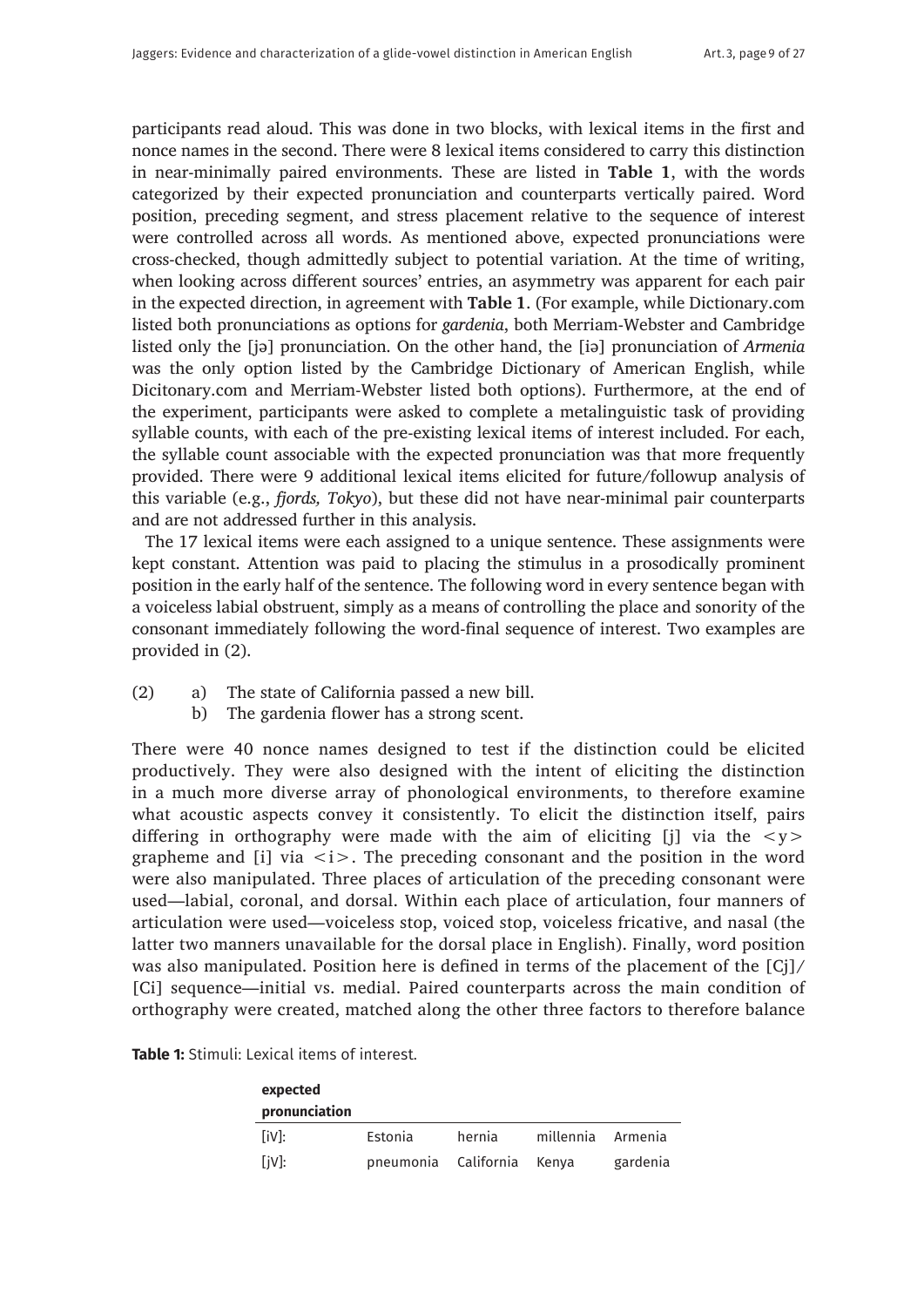for potential phonological effects on the distribution of this distinction, as discussed above (Section 2.2). There were also 40 filler nonce names created, none incorporating the variable of interest.

Additional environmental factors within the nonce names were controlled. The following vowel (elicited via the  $\langle a \rangle$  grapheme) was kept constant within each position: [ $\alpha$ ] for initial position and [ə] for medial position. For the initial-position stimulus pairs, the place of the following consonant was kept identical. For the non-target syllable in each stimulus, the inventory of nuclear vowels was  $[a, i, u, o]$ . This provided some diversity while keeping nucleus weight constant. A final aspect of the stimuli was the use of acute accent  $\langle \rangle$  marks to represent stress placement. This was incorporated to keep participants from placing stress on the high front vocoid of interest (e.g., pronouncing *Súmia* as [su.mí.ə]). This factor also served as a distractor variable, with the 40 filler stimuli varying more unpredictably in stress placement (e.g., *Shóglubo, Blitú, Sóga*). **Table 2** lists the nonce name stimuli along with their honorifics, which will be further explained next.

Like the lexical items, each nonce stimulus was embedded in a unique sentence, with that sentence assignment remaining constant. Carrier sentences presented the nonce stimuli as surnames in sentence-initial position. The honorifics kept the stimuli away from completely phrase-initial position while still early in the sentence in a prosodically prominent position. All sentences were of the formula presented in (3) with some examples.

| (3) |          |       |        | Honorific + Stimulus + Verb + Direct Object/Adjunct Modifier |
|-----|----------|-------|--------|--------------------------------------------------------------|
|     | a) Mr.   | Byásu |        | started a band.                                              |
|     | b) Judge | Búnya | paints | beautifully.                                                 |

Environmental factors within the sentences were also controlled. For medial-position stimuli, the onset segment of the following word in the sentence was always a voiceless labial obstruent (the same method for controlling the following segment as that used for the real word stimuli described above). For initial-position stimuli, the preceding honorific was always [1]-final.

|               |               | <b>INITIAL</b>  |                  | <b>MEDIAL</b>   |                 |
|---------------|---------------|-----------------|------------------|-----------------|-----------------|
| $C_{-}$       |               | <i></i>         | $<$ y>           | <i></i>         | < y >           |
|               | $/p_$         | Dr. Piácho      | Governor Pyásha  | Coach Nópia     | Officer Dápya   |
|               | $/b_$         | Mr. Biási       | Mr. Byásu        | Miss Shábia     | Mrs. Chóbya     |
| LABIAL        | $/f_{\perp}/$ | Mr. Fiáki       | Officer Fyága    | Mr. Gófia       | Dr. Zúfya       |
|               | $/m_l$        | Sister Miáshu   | Professor Myáchi | Professor Súmia | Dr. Fímya       |
|               | $/t_{\perp}/$ | Dr. Tiágu       | Sister Tyáko     | Governor Bítia  | Mr. Pótya       |
|               | /d /          | Dr. Diáfa       | Mr. Dyápu        | Sister Módia    | Sister Vádya    |
| CORONAL       | $/s_$         | Officer Siáko   | Professor Syági  | Officer Kúsia   | Officer Gísva   |
|               | $/n_$         | Sister Niáfi    | Dr. Nyápa        | Miss Vónia      | Judge Búnya     |
| <b>DORSAL</b> | /k_/          | Professor Kiása | Mr. Kyáso        | Mrs. Dókia      | Mr. Púkya       |
|               | $/g_l$        | Pastor Giáfu    | Dr. Gyápi        | Judge Nágia     | Professor Tígya |

**Table 2:** Stimuli: Nonce names (w/honorifics).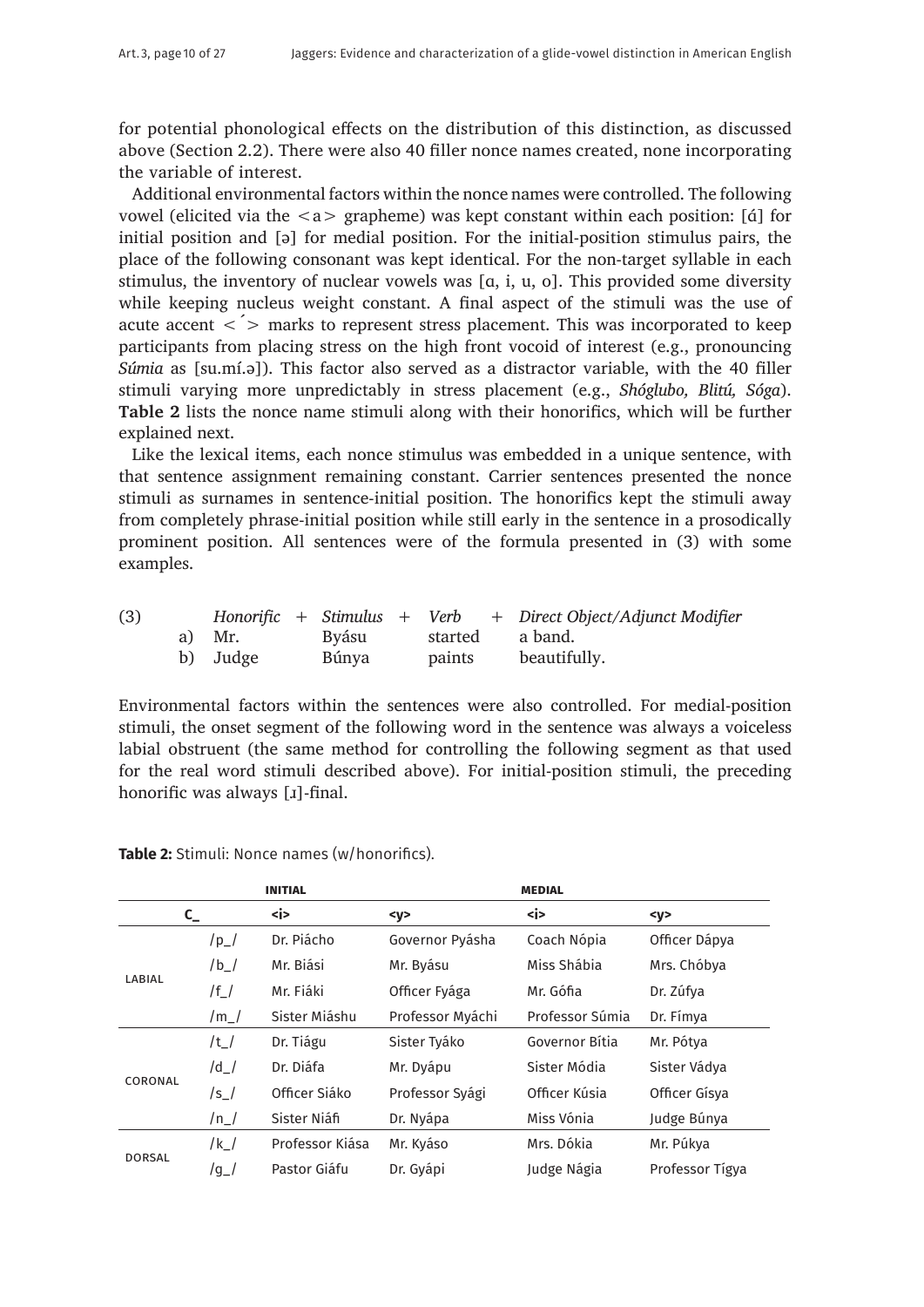#### 3.1.3. Procedure

The study took place in the Phonetics and Experimental Phonology laboratory at New York University. Participants were seated in a sound-attenuated booth at a desk with a computer screen in front of them. Their speech was recorded with a Shure SM35-XLR head-mounted microphone connected to a Marantz PMD 660 audio recorder (44.1 kHz sampling). Sentences were presented on the computer screen one at a time. The participant would read the sentence aloud and advance to the next by pressing the down arrow on a standard keyboard. This method expressly avoided auditory repetition, so that no such distinction nor its implementation could be auditorily primed. Previous research suggests that speakers' productions can be phonetically influenced by previous exposure (e.g., Goldinger, 1998; Namy et al., 2002; Fowler et al., 2003; Gentilucci & Bernardis, 2007). Therefore, elicitation was only done by orthographic presentation, so that participants' productions could not be influenced by previous exposure in any way. The researcher was present in the sound booth to provide training for the nonce stimuli section and ask the participant to repeat any stimulus if needed. All participants were led through the same procedure with the same stimuli and presentation described below.

The first block consisted of the 17 sentences containing pre-existing lexical items. Sentences were randomized, and then near-minimal pairs were moved to allow substantial space between the counterparts. This was repeated to result in four cycles through the stimuli, with the spacing of near-minimal pair counterparts across cycle boundaries also manually adjusted.

The second block consisted of the 40 sentences containing nonce names (and 40 with filler nonce names). First, the nonce names of interest (targets) were randomized. Then, ordering was adjusted to put maximum distance between near-minimal pair counterparts—those matching in environmental factors and differing in  $\langle y \rangle$  vs.  $\langle i \rangle$  orthography. Then, the filler stimuli were randomly ordered and added, one after each target stimulus, so that the cycle would alternate between target and filler stimuli. This was repeated to result in four cycles through the stimuli. After this, spacing of near-minimal pair counterparts was given similar attention across cycle boundaries.

Between the two blocks, there was a short training session regarding the nonce stimuli. The researcher told participants that they would be encountering unfamiliar last names. They were told that the names use only four vowels—[ɑ], [i], [u], and [o]. They were instructed to be consistent in pronunciation, thinking one letter equals one sound (e.g., the letter  $\langle g \rangle$  should always be pronounced as [q], and never as [ $\langle \overline{d} \overline{g} \rangle$ ]. They were then instructed that the vowel marked with an acute accent  $\langle$  > was stressed.

After this instruction, three cycles of training stimuli were presented. Training stimuli were all made according to the filler stimulus formula. None included  $\langle y \rangle$  or any  $\langle iV \rangle$ sequence; some included simplex  $\langle w \rangle$  onsets. The first cycle was auditory and orthographic repetition. There were ten training stimuli consisting of just an honorific  $+$  name. A prerecording of the stimulus uttered by another English speaker played automatically with each slide showing the orthography, and the participant would repeat it. In these pre-recorded utterances, when an  $\langle a \rangle$  was final and not stressed, it was reduced to a schwa, which participants followed naturally. The second cycle removed the auditory component. There were five training stimuli consisting of just an honorific  $+$  name. In this cycle, a pre-recorded utterance was no longer played and the participant would read the orthographically presented stimulus aloud. The researcher provided feedback after any errors (which were usually regarding stress placement). The last training cycle consisted of four stimuli in full sentence form. Participants were told that they would now be reading complete sentences with these names. They were told that it was important to not pause within a sentence and that they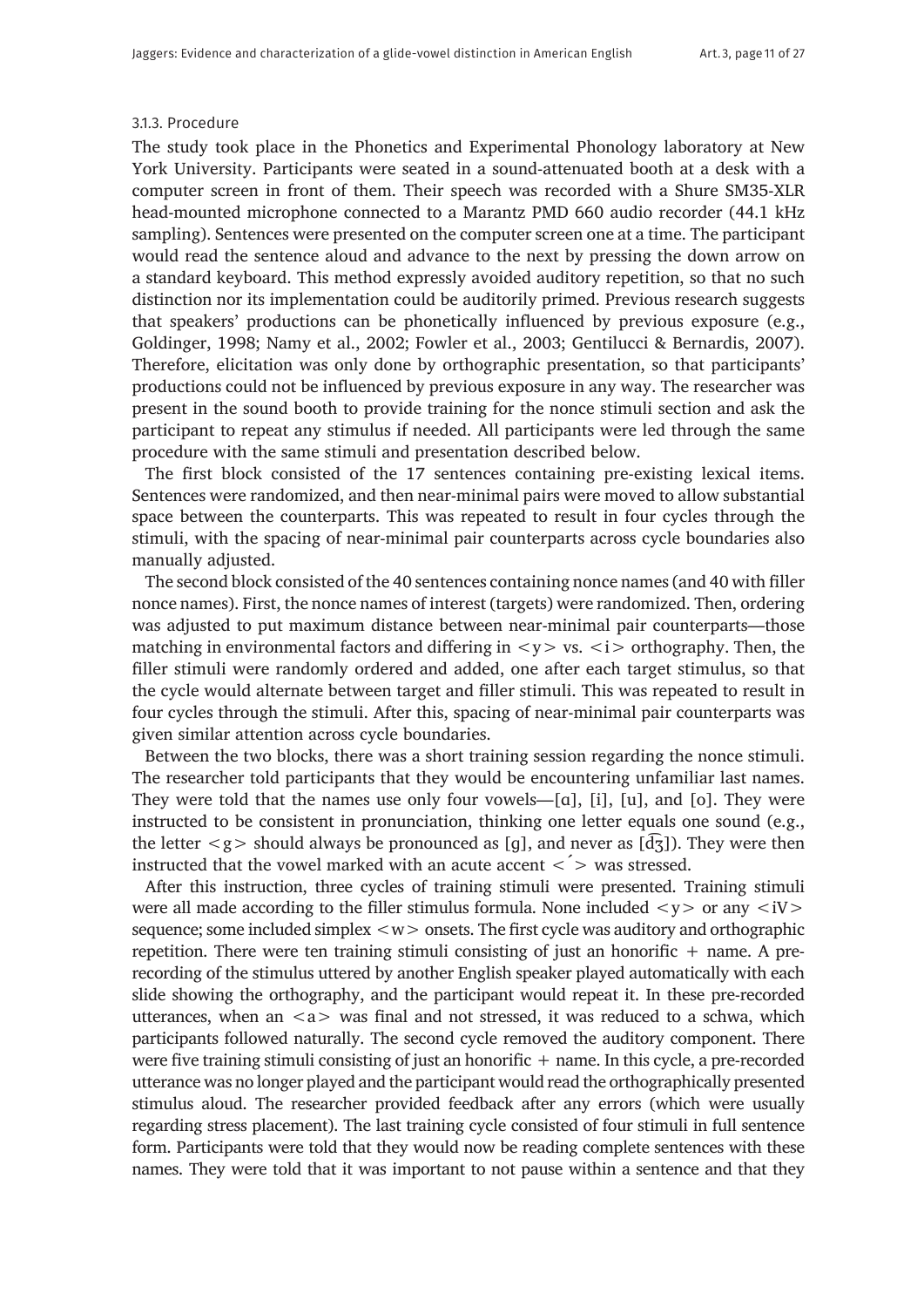may be asked to repeat if they paused within. However, they were informed that there was no time limit and that they could say the sentence in their head before saying it out loud.

Feedback was provided during the second block. However, no feedback was ever given regarding the variable of interest. The researcher did nothing if, on a  $\langle y \rangle$  stimulus, the participant's utterance was perceived as a  $[iV]$  sequence or, for a  $\langle i \rangle$  stimulus, the participant's utterance was perceived as a [jV] sequence. Both of these behaviors were perceived to occur, though, suggesting that phonological effects on the distribution did sometimes override the orthographic elicitation. No participant was perceived to categorically produce only [jV] or [iV] across the orthographic presentations. One phenomenon that did elicit feedback regarding  $\langle y \rangle$  and  $\langle i \rangle$  was the pronunciation of either as the [aɪ] diphthong. This was not common, but did occur a few times with more than one participant. In such cases, the feedback was framed along the following lines, "Don't pronounce the letter  $\langle i \rangle$  or  $\langle y \rangle$  as [ai]. The only vowels are [a], [i], [u], and [o]." Feedback never included an utterance by the researcher of a [jV] or [iV] sequence. Common errors eliciting feedback were misplacement of stress, pausing, and segmental errors not within but sometimes neighboring the sequence of interest.

## *3.2. Analysis and predictions*

There were 1672 utterances examined, after excluding tokens that were produced in an unexpected way (e.g., the vocoid of interest pronounced as [aɪ], a relevant neighboring segment mispronounced, stress misplaced, the sequence held out as a speech delay). Praat software (Boersma & Weenink, 2015) was used for segmentation and analysis. The entire [jV]/[iV]-expectant vocalic sequence was segmented. The beginning (henceforth 'vocalic onset'), was identified as the onset of F1 after an obstruent or re-strengthening of formants after the release of a preceding nasal. The end (henceforth 'vocalic offset') was identified as the severe reduction in amplitude or complexity of the formants attributable to the following consonant. All acoustic measurements were performed over this entire vocalic sequence.

The following reviews what this distinction might look like acoustically. In line with a place-based representation, we would expect that [j] has more anterior raising of tongue mass than [i], and therefore a higher F2. In line with a constriction-based representation, we would expect that [j] has a higher lingual articulation and tighter constriction than [i], and therefore a lower F1 and lower acoustic intensity. As predicted by all accounts (now including that of syllabic pre-linking), timing may also play a role, with a [jV] sequence being shorter overall, having an earlier transition, and/or having a faster transition than a [iV] sequence.

**Figure 1** shows spectrograms of utterances by the same speaker of *Estonia* [CiV] and *pneumonia* [CjV] appearing to exhibit the distinction. Inspection confirms some of the predictions above. The [jV] sequence is of a shorter duration overall than that of [iV]. In terms of the F2 trajectory, the [iV] sequence appears to take longer to reach its maximum before transitioning downward toward the following vowel, suggesting that the [jV] transition starts earlier. However, the F2 max is greater for [iV] than for [jV], suggesting that [j] is *less* front than [i]—the opposite of that predicted by the place-based representation. The intensity tracker also shows a greater jump in the [jV] case  $(+6.1 \text{ dB})$ than the [iV] case  $(+3.5dB)$ , suggesting that [i] has a lower intensity relative to [V] than [i] does, and [jV] has a lower F1 min, suggesting a higher lingual articulation. Other than that of F2 max, these observations are all in line with the acoustic phonetic predictions discussed above.

**Table 3** summarizes the measurements, predictions, and how each relates to the competing representation accounts. All measurements were performed across the entire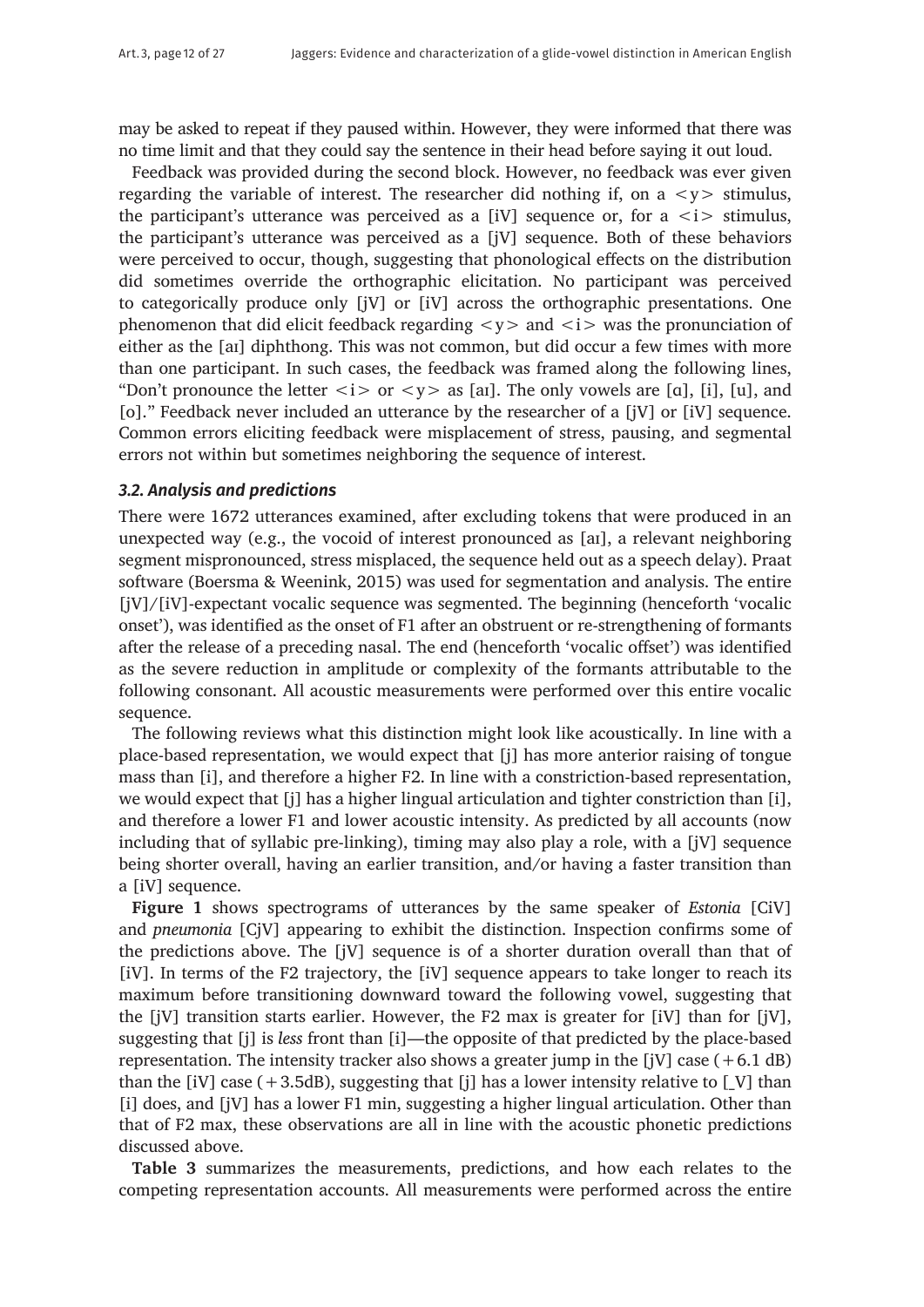

**Figure 1:** Example utterance spectrograms. Spectrograms of utterances by the same speaker of a near-minimal pair expecting and appearing to exhibit the distinction of interest. The vertical red line shows the vocalic onset and the end of the spectrogram is where the vocalic offset was segmented, with the duration of the entire vocalic sequence noted. The yellow line is Praat's intensity tracker. The F2 max and F2 min of each vocalic sequence of interest are also noted.

| <b>MEASUREMENT</b>      | <b>PREDICTION</b> | <b>REASON</b>                                 | <b>ACCOUNT</b> |
|-------------------------|-------------------|-----------------------------------------------|----------------|
| F <sub>2</sub> max      | [IV] < [IV]       | [j] more front than [i]                       | place          |
| F <sub>1</sub> min      | [IV] > [jV]       | lingual articulation higher than [i]          | constriction   |
| intensity range         | [IV] < [IV]       | [i] more constricted than [i]                 |                |
| F <sub>2</sub> max time | [IV] > [jV]       | [jV] has earlier transition than [iV]         | all accounts   |
| F <sub>2</sub> slope    | [IV] < [IV]       | [jV] has faster transition than [iV]          |                |
| duration                | [IV] > [JV]       | $[ jV ] = 1$ syllable; $[ iV ] = 2$ syllables |                |

**Table 3:** Measurements and competing acoustic predictions.

segmented vocalic sequence using a Praat script. The maximum value of F2 was identified and recorded (F2 max) to examine frontness: A higher value for [j] would mean that it is more front than [i], therefore supporting a place-based representation. The minimum value of F1 was identified and recorded (F1 min) to examine height of lingual articulation: A lower value for [j] would mean that it is of a higher lingual articulation than [i], therefore supporting a constriction-based representation. The minimum intensity value was recorded and subtracted from the maximum intensity value (intensity range): A greater intensity range for  $[iV]$  would mean that  $[i]$  has a lower intensity relative to  $[V]$ , therefore supporting a constriction-based representation. The amount of time between the voicing onset and the timepoint at which F2 max occurred was also recorded (F2 max time) to examine the transition starting point (following Chitoran, 2002 and Ren, 1986), predicting a [jV] sequence's transition to begin earlier. (See Section 4.3 for further discussion regarding the choice to treat this measurement of earliness as absolute milliseconds from voicing onset—rather than relative—such as percentage of the entire vocalic sequence's duration). The timepoint and value of the F2 minimum were recorded and used to calculate the slope of F2's transition between that point and F2 max (F2 slope), predicting a [jV] sequence to have a greater F2 slope and therefore a faster transition (as suggested by Liberman et al., 1956). Finally, the overall duration was measured between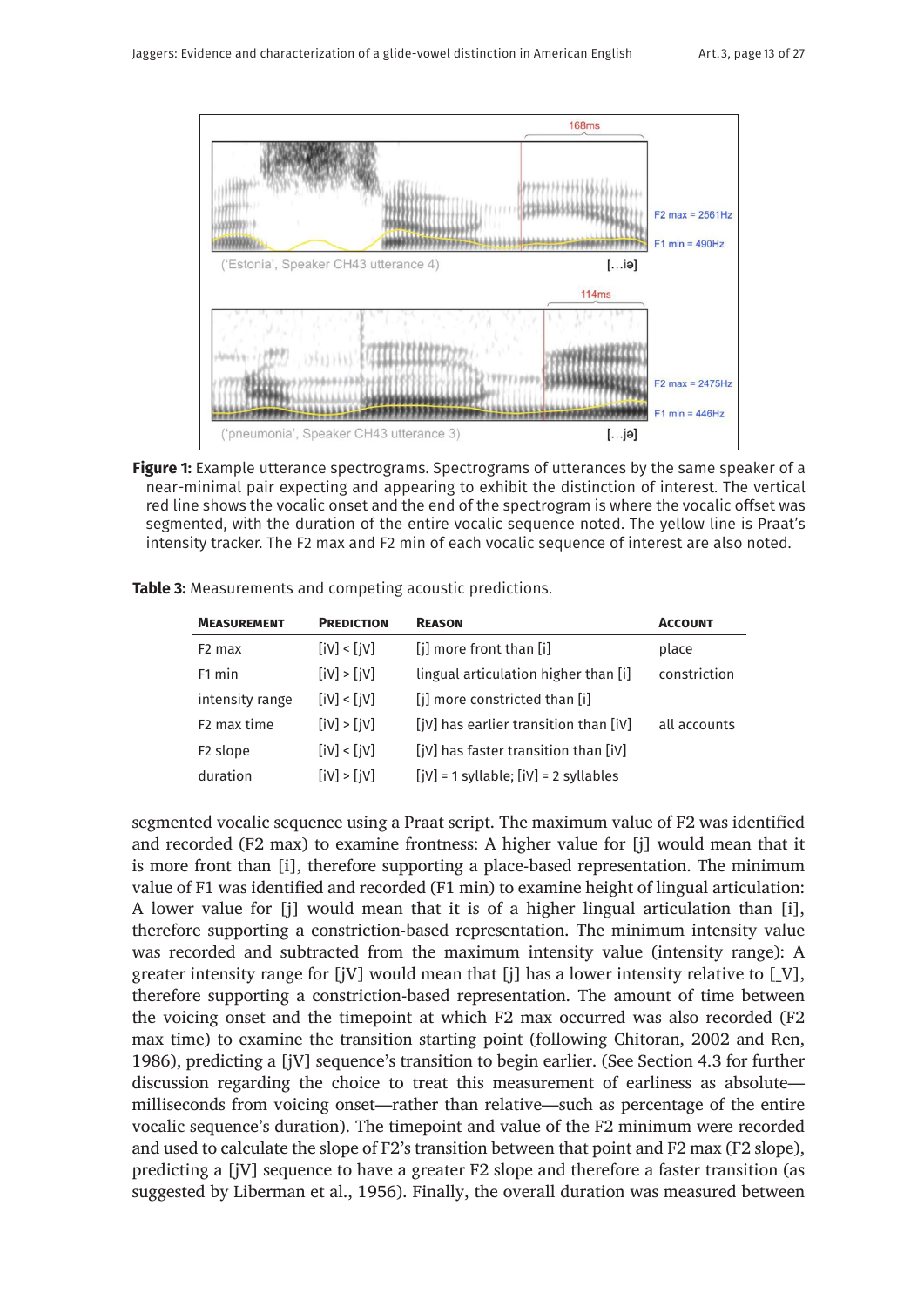vocalic onset and offset, predicting a [jV] sequence to have an overall shorter duration than a [iV] sequence.

Of course, one possibility is that there is no significant difference along any measurement, which would not support the hypothesis that a distinction was elicited (at least as detectable by the measurements taken here). An observation in the *opposite* direction of one of the predictions above would motivate *ruling out* the associated account. For example, an observation that [j] has a *lower* F2 max would suggest that a place-based approach is not a good fit for representing the distinction at hand. An observation that any predictions from the first two sets are borne out would lend support to the associated account(s). For example, an observation that [j] has a *higher* F2 max would support applying a place-based representation. However, that observation in tandem with a lower F1 min or wider intensity range could be interpreted as inconclusive between place- and constriction-based accounts, or as support for a hybrid approach that both features are part of this distinction's specification (e.g., Nevins & Chitoran, 2008). Furthermore, as discussed above (Section 2.3), if we observe any predictions from the first two sets in tandem with any from the final set of timing-related predictions, this would still lend more support to those accounts than to a syllabic pre-linking account, since a difference in syllabification and therefore timing is predicted by all accounts. Strongest support for a syllabic pre-linking account would come from observing *only* timing-related differences.

# **4. Results**

In this section, all of the acoustic measurements (previously summarized in **Table 3**) are submitted to statistical tests to examine whether they exhibited significant differences across the near-minimal pairs, which would suggest the distinction was successfully elicited. Utterances are only coded for expected output, not perceived production. For pre-existing lexical items (Section 4.1), this is the factor of expected pronunciation (as previously given in **Table 1**). For nonce stimuli (Section 4.2), this is the factor of orthography, which expects a  $\langle y \rangle \rightarrow [i], \langle i \rangle \rightarrow [i]$  mapping. Any significant result would suggest that the distinction was successfully elicited, with paired counterparts distinguishable along any acoustic measurement(s) with a significant effect.

## *4.1. Pre-existing lexical items*

A linear mixed-effects model was performed for each of the acoustic measurements using the lme() function from the nlme package (Pinheiro et al., 2017) for the R statistical programming environment (R Core Team, 2015). This tested expected pronunciation as the independent variable for its effect on each acoustic measurement as the dependent variable. To capture the paired nature of the experimental design, a random effect (intercept and slope) was included for each combination of speaker and near-minimal pair. For example, anatomical differences might lead formants to have a higher average for one speaker than another, and that could also affect the magnitude of the difference in any formant used by that speaker to convey the distinction. Or, one speaker might not exhibit the distinction for one word pair, though they exhibit it for another. Or, timing-related factors might be used differently for one word pair than another, such as the distinction being realized differently between the *Kenya* + *millennia* pair and the *California* + *hernia* pair due to differing syllable counts, seeing as entire word length can affect the duration of syllables within the word (Lindblom, 1968).

The results of this analysis are presented in **Table 4**. The first three columns are descriptive statistics. 'Percent [i] > [j]' describes what proportion of near-minimal utterance pairs exhibit a difference in the  $[i] > [i]$  direction; the farther this number is from 50% means an acoustic difference is less chance-like in its patterning and therefore more consistent in conveying this distinction. The means of both categories are also provided. The final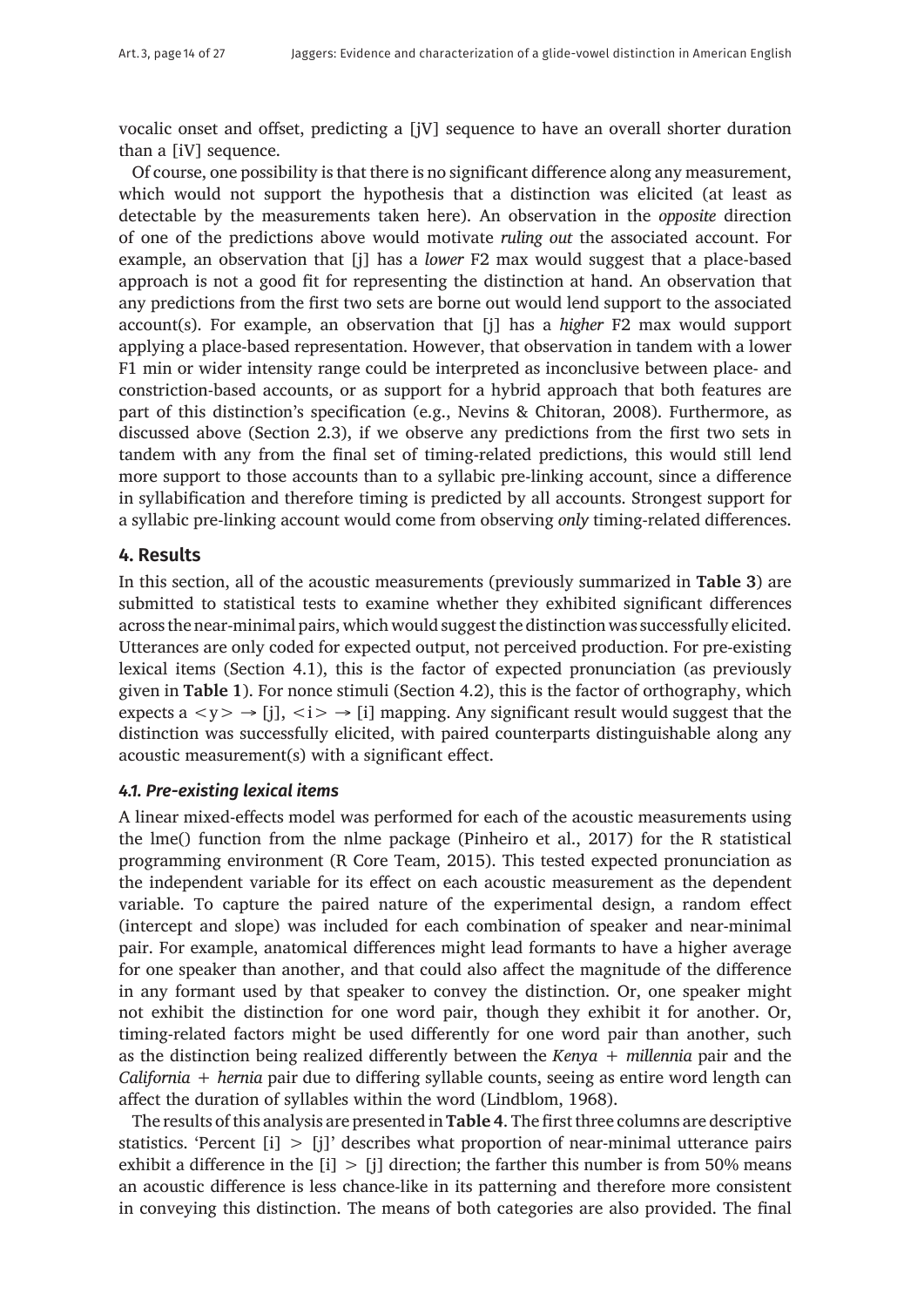**Table 4:** Results: Pre-existing lexical items. Descriptive statistics and results of linear mixedeffects models per measurement across the factor of expected pronunciation. Measurements are ordered by their consistency of conveying the distinction—how far, in either direction, Percent [i] > [j] is from 50%.

| <b>Measurement</b>      | <b>Percent</b><br>[i] > [j] | Mean:<br>[i]-expectant | Mean:<br>[j]-expectant | Coefficient:<br>[j]-expectant | p               |
|-------------------------|-----------------------------|------------------------|------------------------|-------------------------------|-----------------|
| F <sub>2</sub> max time | 94%                         | 35.67 ms               | $19.43 \text{ ms}$     | $-16.49$ ms                   | $9.99e-16***$   |
| duration                | 83%                         | 167.03 ms              | 130.23 ms              | $-37.09$ ms                   | $2.49e - 09***$ |
| F <sub>2</sub> max      | 75%                         | 2609 Hz                | 2543 Hz                | $-67$ Hz                      | $0.00066***$    |
| F <sub>2</sub> slope    | 25%                         | 10.078 $Hz/ms$         | 10.791 $Hz/ms$         | $+0.769$ Hz/ms                | $0.04965*$      |
| intensity range         | 31%                         | 5.57dB                 | 6.57dB                 | $+0.992$ dB                   | $0.03172*$      |
| F1 min                  | 56%                         | 431 Hz                 | 423 Hz                 | $-6$ Hz                       | 0.44118         |

two columns are results of the statistical models applied. The 'Coefficient: [j]-expectant' is how much and in what direction the model predicts an acoustic measure to differ from the [i]-expectant prediction (the intercept) when the utterance is of a [j]-expectant stimulus.

The expected glide-vowel distinction across the near-minimal word pairs appears borne out in the data along multiple acoustic dimensions. The [j]-expectant counterparts have significantly earlier transitions into the following vowel, as represented by the earliness of F2 max, and significantly shorter durations of the entire vocalic sequence. They also have significantly wider intensity ranges, suggesting that [j] has a lower intensity relative to that of the following vowel. A difference in frontness, as represented by F2 max, is also significant but in the *opposite* direction than that predicted by a place-based representation: [j] has a significantly lower F2 max, and thus a less anterior constriction than [i]. And the measurement of F2 slope suggests that [j] has a significantly faster transition into the following vowel. F1 min shows no significant effect. **Figure 2** provides visualizations of each measurement's results, grouped by expected pronunciation.

These results suggest that a [j]-[i] distinction is present between near-minimal preexisting word pairs and that timing may be the most reliable distinguisher between [j] and [i]: [jV] sequences are shorter than [iV] sequences, seemingly brought about by an earlier and faster transition into [\_V]. The results also challenge applying a place-based representation, with a difference in frontness found to be significant but in the reverse direction of that predicted by this representation: [j] is *less* anterior than [i]. This could be a by-product of timing, as discussed earlier (Section 2.3): [j] being faster than [i] could result in more reduction and formant centralization, therefore keeping [j] from reaching its front target (however anterior that target may be) and in this case resulting in a significantly less anterior realization than that of [i]. Results speak in support of applying a constriction-based representation. The intensity range effect suggests that [j] has a lower intensity, relative to that of the following vowel. Furthermore, the lack of a significant reverse effect for F1 min like that observed for F2 max could suggest that the target is actually a higher articulation than [i] but production is reduced due to the faster articulation, though not to a realization lower than (only insignificantly different from) that of [i]. In summary, these results challenge applying a place-based representation and support applying a constriction-based representation, at least regarding the production of pre-existing near-minimal word pairs in American English.

### *4.2. Nonce stimuli*

This section extends the same analysis to the nonce stimulus data, with analogous linear mixed-effects models of each measurement across the condition of stimulus orthography, where a  $\langle i \rangle$  orthography expects a [i] output and a  $\langle y \rangle$  orthography expects a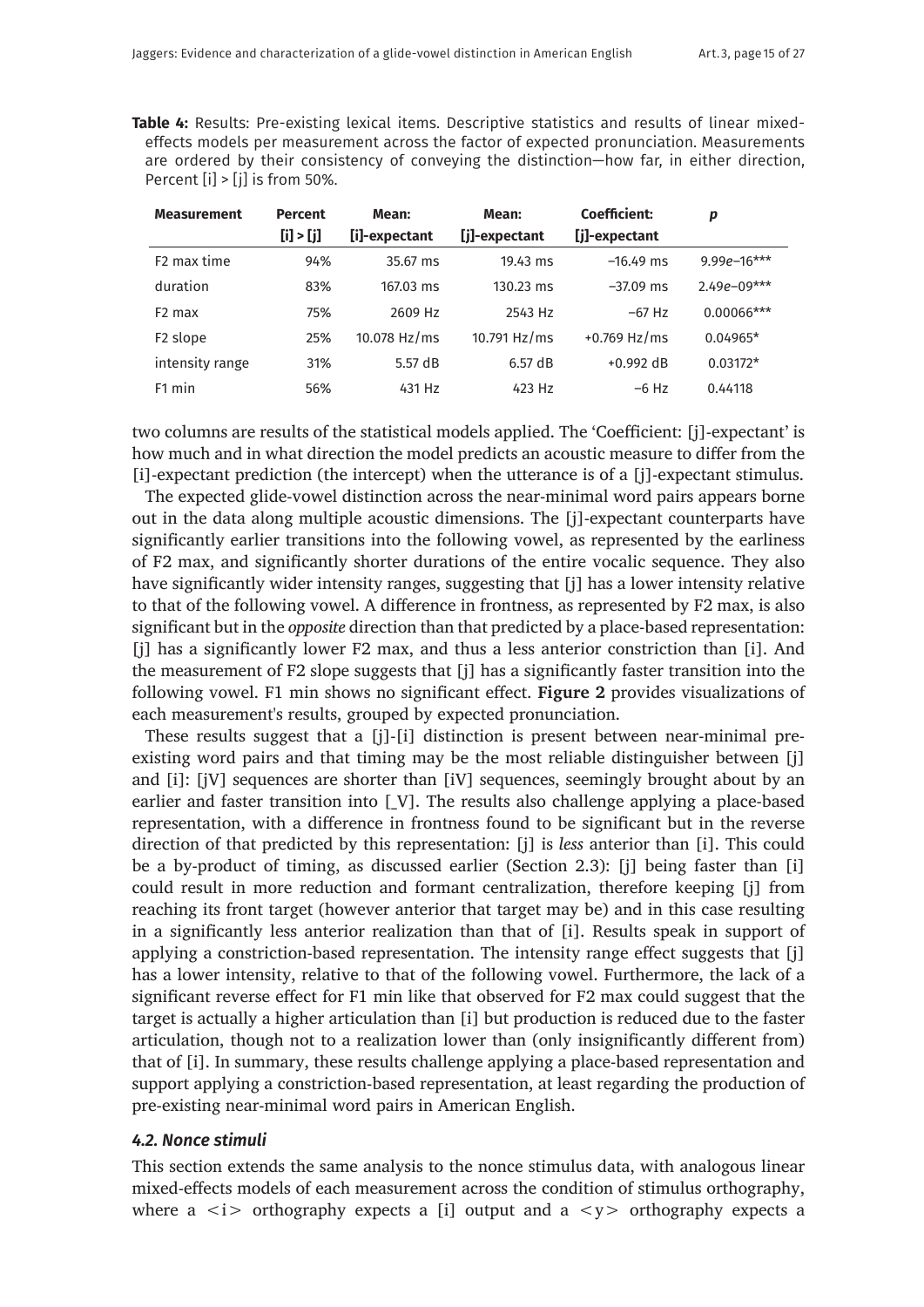

**Figure 2:** Pre-existing lexical items. Visualizations provide box plots across the two expected pronunciation conditions. Points represent the measurement for each speaker's utterance of each word (averaged across repetitions and grouped by expected pronunciation alongside the respective box plot). Lines connect each pair's counterparts, with a green line representing that  $[i]$  >  $[j]$  and a red line representing that  $[i]$  <  $[j]$ .

[j] output. Again, a random effect was specified for each combination of speaker and near-minimal pair. The results are presented in **Table 5**, with the format exactly like that of **Table 4** regarding the pre-existing lexical item results.

Again, the expected glide-vowel distinction across the near-minimal nonce stimulus pairs appears borne out in the data along multiple acoustic dimensions. The [j]-expectant counterparts have significantly earlier transitions into the following vowel and significantly shorter durations of the entire vocalic sequence. There is again a significant effect on the intensity range, however this is in the reverse direction ([i]-expectant stimulus utterances show a greater intensity range across the vocalic sequence than [j]-expectant stimulus utterances). It's possible that this is a task effect. Recall that stress placement was explicitly marked in the nonce stimuli and used as a distractor variable during the experiment. Subjects may have been hyperarticulating stress by using a wider than normal intensity range to distinguish stressed syllables from unstressed syllables. The hyper-differentiation of intensity between syllables may be overriding any observably lower intensity of [j]. However, this potential for reversal does suggest that intensity may not be the most reliable characteristic of this distinction. The remaining measurements pattern in parallel with the results of the pre-existing lexical items discussed above. F2 max again patterns counter to what would be predicted by a place-based representation, with [j] having a lower F2 max (this time approaching, while not reaching, significance) and therefore a less anterior articulation. **Figure 3** provides visualizations of each measurement's results, grouped by expected pronunciation (in this case, stimulus orthography).

These results suggest that the [j]-[i] distinction observed between pre-existing near-minimally paired lexical items (Section 4.1) is also productively extended to new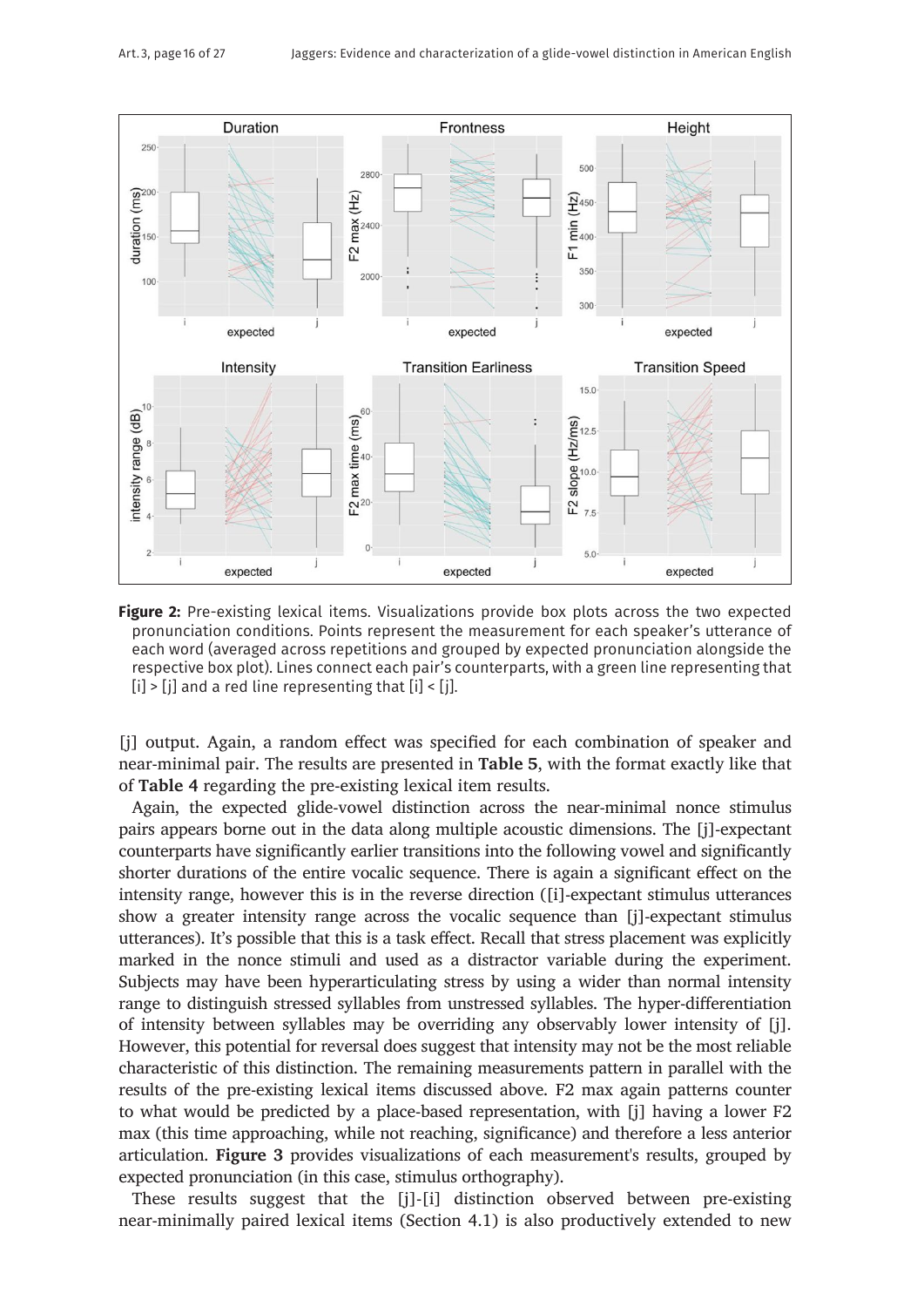**Table 5:** Results: Nonce stimuli. Descriptive statistics and results of linear mixed-effects models per measurement across the factor of expected pronunciation (in this case,  $\langle$ i> vs.  $\langle$ y> stimulus orthography). Measurements are ordered by their consistency of conveying the distinction how far, in either direction, Percent [i] > [j] is from 50%.

| <b>Measurement</b>      | <b>Percent</b><br>[i] > [j] | Mean:<br>[i]-expectant | Mean:<br>[j]-expectant | Coefficient:<br>[j]-expectant | p               |
|-------------------------|-----------------------------|------------------------|------------------------|-------------------------------|-----------------|
| duration                | 66%                         | 199.89 ms              | 186.39 ms              | $-13.21$ ms                   | $6.44e - 08***$ |
| F <sub>2</sub> max time | 66%                         | 23.93 ms               | 19.59 ms               | $-4.38$ ms                    | $3.76e - 06***$ |
| intensity range         | 65%                         | $10.06$ dB             | 9.28dB                 | $-0.763$ dB                   | $0.00014***$    |
| F <sub>2</sub> max      | 59%                         | 2632 Hz                | 2619 Hz                | $-12$ Hz                      | $0.08380^*$     |
| F <sub>2</sub> slope    | 45%                         | $9.249$ Hz/ms          | $9.563$ Hz/ms          | $-0.278$ Hz/ms                | 0.11019         |
| F <sub>1</sub> min      | 51%                         | 371 Hz                 | 386 Hz                 | $-3$ Hz                       | 0.36107         |



**Figure 3:** Nonce stimuli. Visualizations provide box plots across the two orthography conditions. Points represent the measurement for each speaker's utterance of each nonce stimulus (averaged across repetitions and grouped by orthography alongside the respective box plot). Lines connect each pair's counterparts, with a green line representing that [i] > [j] and a red line representing that [i] < [j].

words, as elicited via the  $\langle y \rangle$  vs.  $\langle i \rangle$  orthographic distinction, and across a wider variety of surrounding environments. They further suggest that transition earliness and overall vocalic sequence duration are the more consistent acoustic dimensions that convey this distinction ([jV] sequences are shorter than [iV] sequences, with the transition into  $[V]$ coming earlier after [j] than after [i]). The nonce stimulus results continue to challenge applying a place-based representation to this case, with [j] again found to have a lower F2 max and therefore a less anterior articulation—the reverse of that predicted by this representation. However, these results speak less strongly in favor of a constriction-based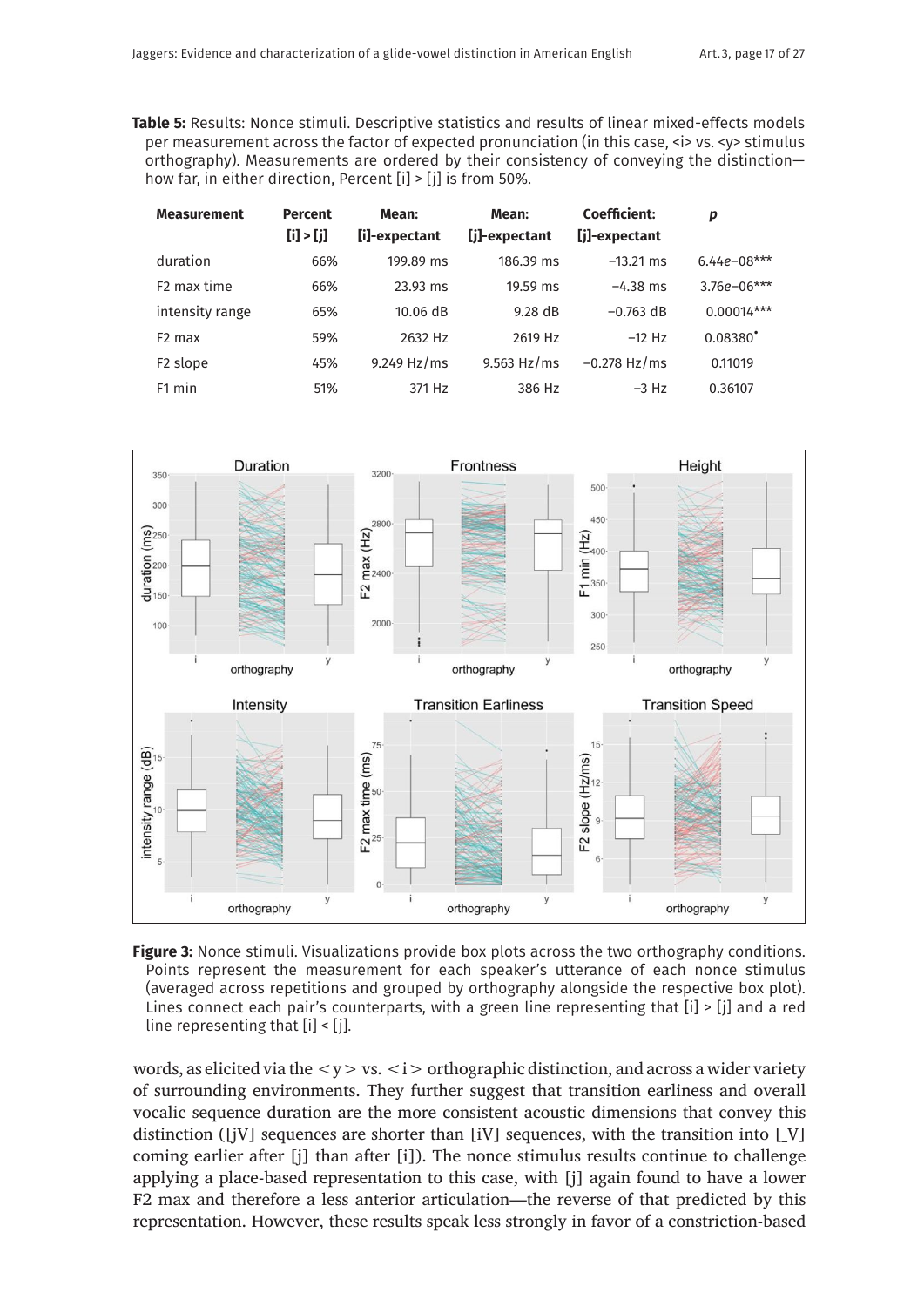representation, with [j] now appearing to have a greater intensity with respect to that of the following vowel. How to conclude or proceed based on these observations will be further discussed below (Section 5).

While the central pursuit of the nonce stimulus part of this study is to examine what acoustic characteristics consistently convey this distinction across a more diversified array of surrounding environments, the data may also speak to how those environmental factors constrain the distinction's availability. **Table 6** reports measurements of what appears to be the most consistent characteristic, transition earliness as measured by F2 max time, across the different environmental conditions of word position and place of articulation of the preceding consonant that were manipulated in the nonce stimuli. Though linear regression modeling of each environmental condition's effect (testing for a significant interaction between condition and orthography as a predictor of F2 max time) finds no effect to be significant, the distinction's availability does appear to pattern in some expected ways by being realized more consistently in certain conditions. It is apparently more available when the preceding consonant is in medial position rather than initial position. This, as previously discussed above (Section 2.2), could be due to consonants that would otherwise disprefer sharing a complex onset with the glide being more readily parsed as the coda of the preceding syllable when the consonant is not word-initial. The distinction is also apparently more available when the preceding consonant is coronal or labial and less available when the preceding consonant is dorsal (the strongest factor appearing to limit the distinction's availability). This suggests a homorganicity constraint banning [Cj] sequences when the preceding consonant is dorsal (to be discussed further still in Section 5).

## *4.3. Transition earliness: Absolute vs. relative*

Given that transition earliness appears to be the most consistent differentiating characteristic of this distinction, it is briefly given some more nuanced attention here. In the above analyses, transition earliness is treated as an absolute measurement: How many milliseconds after the onset of a  $[iV]/[iV]$  sequence is the maximum F2 reached before its descending transition into the following vowel begins? However, we know that the duration of a segment can be influenced by segment-extrinsic factors like speech rate (Goldman-Eisler, 1968; Grosjean & Lane, 1976; Gay, 1978; Hirata, 2004), whether a segment appears in a stressed syllable (Lindblom, 1963; Klatt, 1975), and the crowding of its prosodic environment, such as the number of syllables in a stress group (Crystal & House, 1990). This consideration might, therefore, motivate examining transition earliness as a relative, proportional measurement rather than an absolute measurement: How far percentage-wise into a [jV]/[iV] sequence (no matter its entire duration) does

**Table 6:** Descriptive statistics of F2 max time (representing transition earliness) across manipulated conditions of the surrounding environment. Within each factor, conditions are ordered by how consistently the measurement of F2 max time exhibits the distinction—how far, in either direction, Percent  $[i]$  >  $[j]$  is from 50%.

|               |                  | <b>Percent</b> | Mean:         | Mean:         | Mean of            |
|---------------|------------------|----------------|---------------|---------------|--------------------|
| <b>Factor</b> | <b>Condition</b> | [i] > [j]      | [i]-expectant | [j]-expectant | <b>Differences</b> |
| position      | medial           | 71%            | 22.36 ms      | $16.62$ ms    | 5.75 ms            |
|               | initial          | 62%            | 25.47 ms      | 22.53 ms      | $2.94$ ms          |
| C place       | coronal          | 71%            | 26.75 ms      | 21.18 ms      | 5.58 ms            |
|               | labial           | 69%            | 27.37 ms      | 22.76 ms      | $4.61$ ms          |
|               | dorsal           | 53%            | 11.47 ms      | 10.17 ms      | $1.30$ ms          |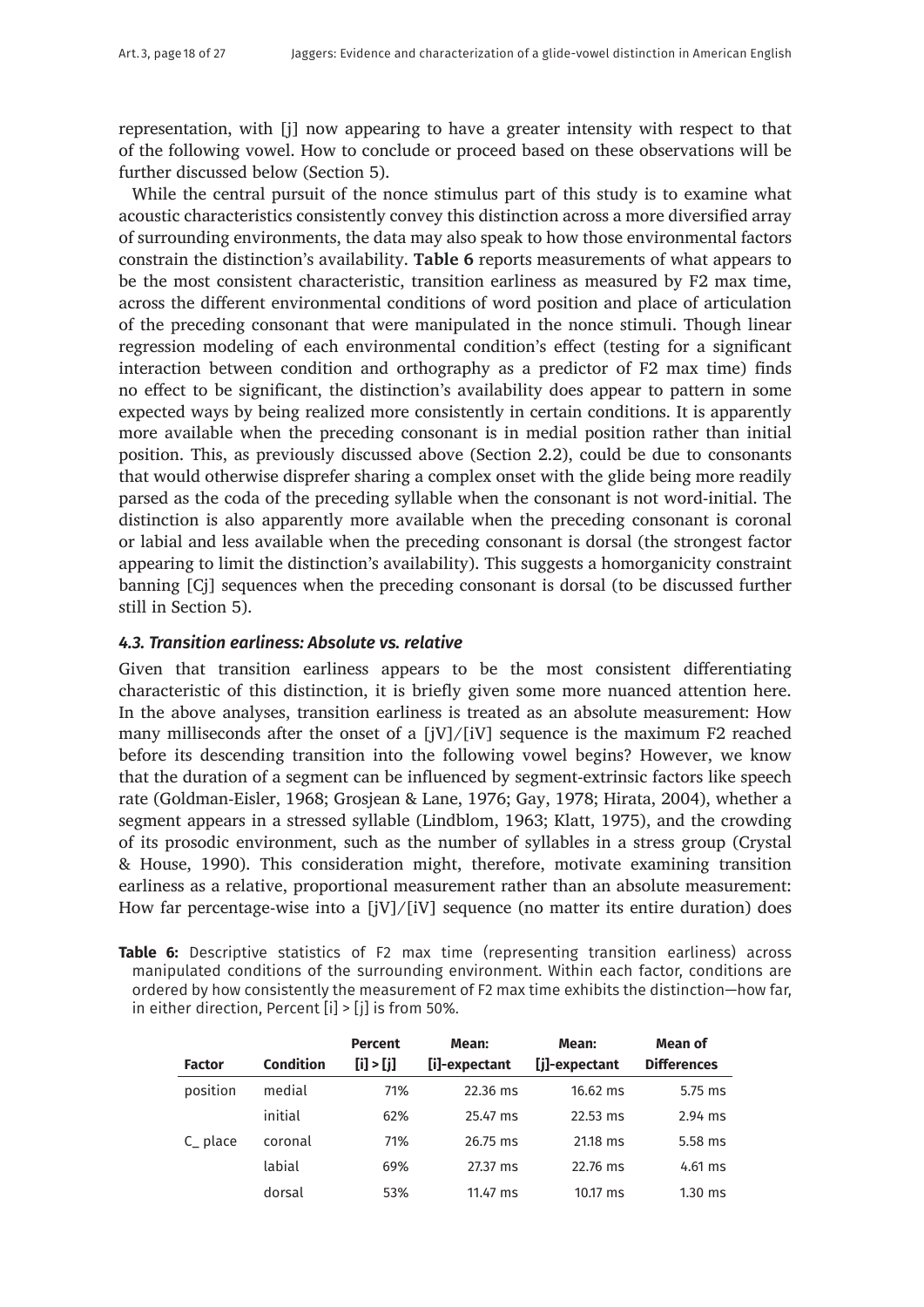the transition to [\_V] begin? A [jV] sequence may show an average F2 max occurrence time of 20ms and an average total duration of 185ms, but it might be hypothesized to come later than 20ms after the onset in a longer [jV] sequence of, say, 200ms total. Therefore, a relativized measurement may capture the distinction better across a diverse array of environments by accounting for this potential variation.

On the other hand, effects on segmental duration are not entirely absolute or consistent. Studies examining the effects of speech rate have observed that pauses (Goldman-Eisler, 1968) and vowels (Kozchevnikov & Chistovich, 1965; Gay, 1978) are the main loci of duration changes across different speech rates. Furthermore, Klatt (1973) argues that segments may have intrinsic absolute durations that become apparent when considering segment-extrinsic influences. When testing a model of segment duration incorporating multiple factors that have been found to influence it, Klatt observes that vowel categories seem to have respective floors of compressibility at which point the model's predictions of shorter durations fail. Absolute duration may therefore play an important role in the characterization of a glide as well. Like Klatt observes regarding vowels, there could be a floor of compressibility for glides, albeit shorter. A duration shorter than that floor might, instead, resemble the very fast formant transition after a consonantal constriction. This is supported at least on perceptual grounds by Ohala's (1978) analysis that a change in Southern Bantu in which palatalized labial stops  $/p^{j}$  changed to coronal stops  $/t/$  is due to the reanalysis of [ʲ] as a formant transition. (The coronal, as opposed to dorsal end result may be explained by the labial [p]: The high starting point of the F2 transition that would result from palatalization, and therefore resemble a dorsal transition, could have been mitigated by the low starting point after the labial constriction and therefore result in something in between the two). We might also imagine a ceiling of expandability at which point a glide is no longer glide-like but vowel-like, no matter how long surrounding segments may be. This double-sided bounding of the duration of a glide is also at least perceptually supported by Liberman et al.'s (1956) finding that when increasing the speed of formant transition from a high F2 starting point, listeners' percepts change from [iV] to [jV] and then to [gV].

The data below provide a fuller description of transition earliness. In **Table 7**, the timepoint at which F2 max occurs is represented both in Relative (percentage of entire vocalic sequence duration) and Absolute (milliseconds after vocalic onset) terms. **Figure 4** provides a series of Smoothing Spline ANOVA plots (Gu, 2002) of the F2 contours of two pre-existing lexical item pairs: One pair of those most similar in the entire form (*Estonia* + *pneumonia*), and another pair less so (*millennia* + *Kenya*). These plots are based off 50 equidistant measurements of F2 across the entire vocalic sequence, fitting curves to the datasets being compared and providing Bayesian confidence intervals to determine areas of significant

|              | <b>Percent</b><br>[i] > [j] | Mean:<br>[i]-expectant | Mean:<br>[j]-expectant | Coefficient:<br>[j]-expectant | р               |
|--------------|-----------------------------|------------------------|------------------------|-------------------------------|-----------------|
| Pre-existing |                             |                        |                        |                               |                 |
| absolute     | 94%                         | 35.67 ms               | $19.43 \text{ ms}$     | $-16.49$ ms                   | $9.99e - 16***$ |
| relative     | 89%                         | 20.9%                  | 14.6%                  | $-06.3%$                      | $4.69e - 08***$ |
| Nonce        |                             |                        |                        |                               |                 |
| absolute     | 66%                         | 23.93 ms               | 19.59 ms               | $-4.38$ ms                    | $3.76e - 06***$ |
| relative     | 61%                         | 11.4%                  | 09.8%                  | $-01.6%$                      | $.00073***$     |

**Table 7:** Results: Transition earliness (absolute vs. relative). Descriptive statistics and results of linear mixed-effects models per measurement across the factor of expected pronunciation.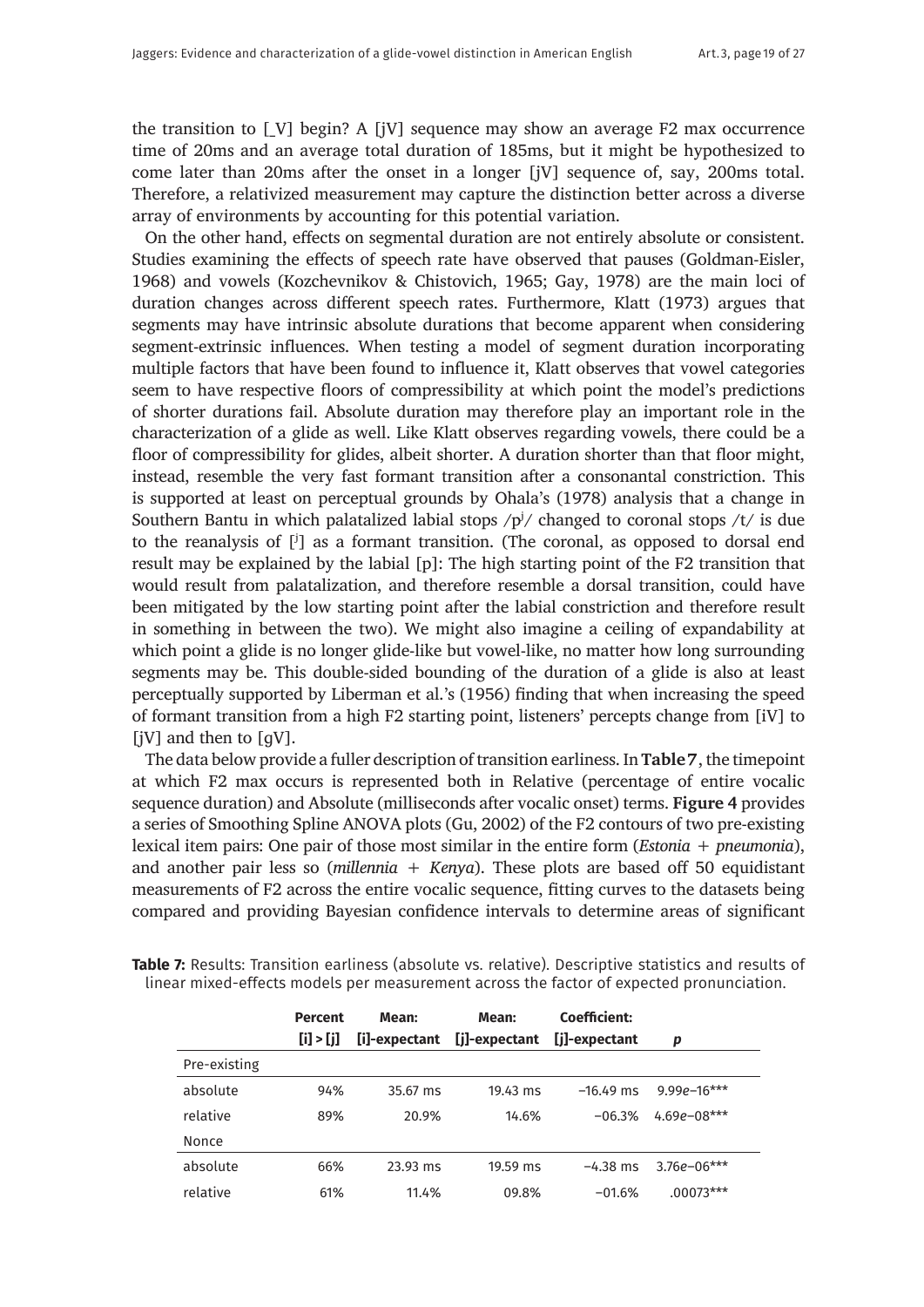

Figure 4: Smoothing Spline ANOVA plots. Plots on the lefthand side represent the x-axis in Relative terms, with 50 timepoints (evenly spaced across the entire vocalic sequence duration) expressed ordinally. Plots on the righthand side are in Absolute terms, with the x-axis converted to the amount of time (ms) between each point and the onset of the vocalic sequence. In each plot, the earlier half is that containing the high front vocoid of primary interest; the latter half represents the following vowel and also some indication of the transition into the initial segment of the following word.

difference between the formant contours.3 The Relative versions show the F2 contour in terms proportional to the duration of the entire vocalic sequence, where the x-axis is the ordinal number for each of the 50 equidistant measurements ('timepoint'). For the Absolute versions, the x-axis is the conversion of these measurement points to their absolute duration, the number of milliseconds after vocalic sequence onset ('raw timepoint').

These results demonstrate that both the absolute and relative approaches to the measurement of transition earliness significantly reveal the distinction. However, they also suggest that an absolute approach to measuring transition earliness may be more consistent at capturing it. The results in **Table 7** suggest that looking at how many milliseconds after the vocalic sequence's onset the F2 max is reached is a more consistent identifier of this distinction than looking at how far proportionally into the entire vocalic

<sup>&</sup>lt;sup>3</sup> Smoothing Spline ANOVA analysis was first used in linguistics by Davidson (2006) in the analysis of tongue shapes imaged by ultrasound to examine differences in coarticulation. De Decker and Nycz (2006) extended the use of this analytical tool to the study of vowel formants, finding this analysis of temporal formant contours to informatively reveal differences between vowel categories and dialectal category variants that single-point or timespan-averaged analyses might otherwise miss. Further work has employed this method in the analysis of vowels and diphthongs (Koops, 2010; Chanethom, 2011).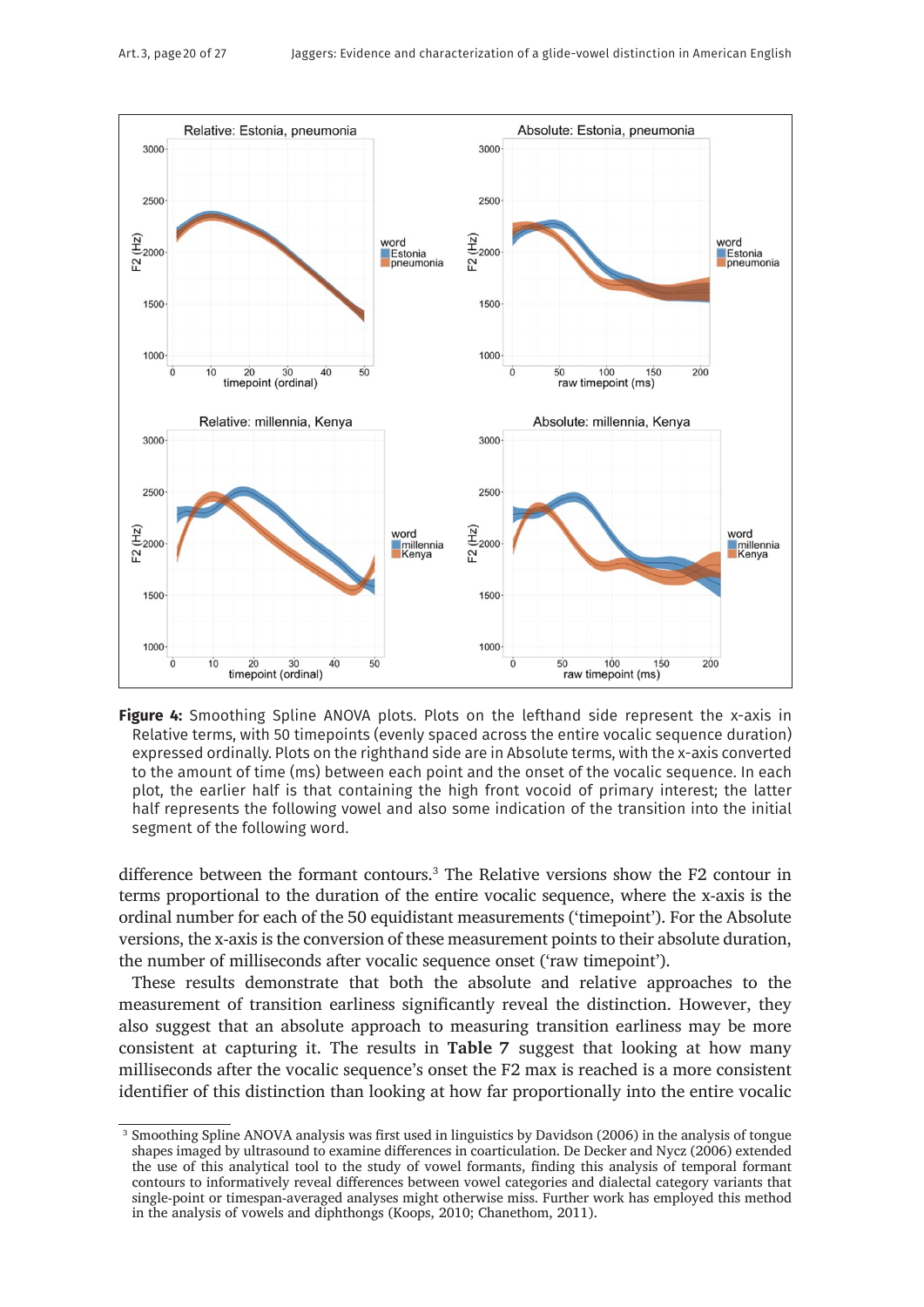sequence's duration it's reached. Additionally, a more holistic analysis of the F2 contours in **Figure 4** suggests that the contours are not always identified as significantly distinct when relativized to the entire sequence's duration, rather than anchored to real time. As discussed above, the relative approach is meant to account for other effects, such as a less exact environmental pairing. However, the absolute approach does seem to still capture the distinction across cases and fares better at doing so in a case of more similar environmental pairing.

Furthermore, when examining the Absolute plots, it is apparent that the confidence intervals become wider toward the end of the contour (the right side). This is due to variation in the duration of the entire sequence: When some utterances have shorter durations, there become fewer measurement points that can be referred to in the calculation of the confidence interval. So the entire sequence duration seems to vary, but the [j]-[i] distinction is still apparent when examined in absolute terms. The combination of these observations suggests that this variation of the entire sequence's duration may be more attributable to varying duration of the following vowel (corroborating findings mentioned above [e.g., Kozchevnikov & Chistovich, 1965; Gay, 1978]). This somewhat orthogonal behavior lends support to the notion that, in [jV] and [iV] sequences, the prior and latter segments are truly separate concatenated segments rather than parts of a single complex unit.

# **5. Discussion and conclusions**

The results of this study suggest that there is a distinction between the [j] glide and [i] vowel available to native speakers of American English. This is elicited in utterances of near-minimally paired lexical items. It is also extended productively to nonce stimuli, elicited solely by orthography. Analysis identifies what acoustic aspects play a consistent role in the production of this distinction. The glide appears to most consistently be characterized by an earlier transition to the following vowel and, likely as a result, a shorter overall duration of the vocalic sequence. Results from the pre-existing word pairs also suggest the glide to have a lower acoustic intensity, though this effect was reversed in the nonce stimulus production task (possibly as a task effect due to increased focus on stress placement). And while [j] is not shown to have a significantly higher and tighter lingual articulation (i.e., there is an insignificant difference in F1 min), neither is it shown to have a significantly lower and more open articulation. On the other hand, acoustic measurements do show a significant difference in articulatory frontness (measured by F2 max), suggesting that [j] is significantly less anterior (with a lower F2 max) than [i].

This further understanding of the acoustic character of this distinction serves us in multiple ways. It documents the distinction and aids in future approaches to identifying and segmenting it, which may help improve and increase its future documentation and allow for more robust analysis of its distribution and variability. The acoustic characterization can also contribute to the choice between different phonological representations considered. The finding that [j] has a significantly less anterior articulation supports ruling out a place-based representation (such as that proposed by Levi [2004, 2008] or a hybrid of it like that proposed by Nevins and Chitoran [2008]), which would have predicted [j] to be significantly *more* anterior than [i]. While the timing-related aspect of transition earliness was identified as the most consistent, this does not necessarily support applying a pre-linking account and ruling out a constriction-based representation, as all accounts considered generate such a timing-related difference as a by-product of syllabification. The observation that [j] is significantly less anterior could be attributable to reduction and centralization caused by the faster articulation of the glide. This could motivate us to update our predictions regarding the other formant measure of F1, leading us to consider only the stronger threshold of a parallel reverse effect (a significantly higher F1 min and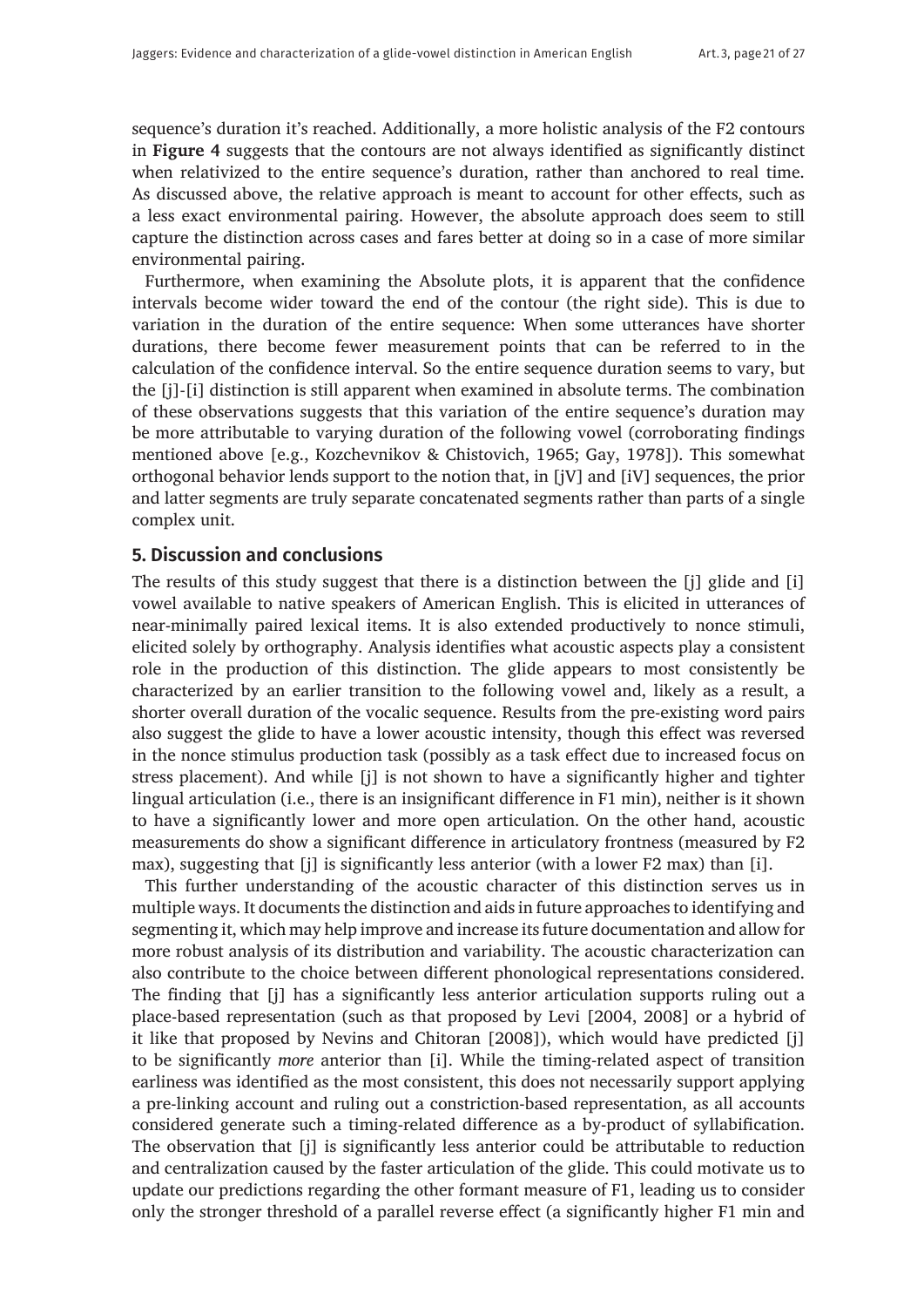therefore lower, more open lingual articulation) as support for ruling out a constrictionbased representation and concluding with a pre-linking account. That is, if the significantly less anterior articulation of [j] is attributable to reduction due to its faster articulation, the lack of a significantly lower articulation could suggest a higher underlying target (or at least stronger resistance to reduction along the dimension of constriction height than anteriority). This is coupled with the fact that, at least in the pre-existing word pairs, [j] is found to have a lower acoustic intensity. The results of this study are therefore still consistent with a constriction-based representation of the distinction.

Furthermore, characterizing the acoustics of this distinction may further our understanding of its phonological distribution. As discussed at the beginning of this paper (Section 2.2), and suggested by the results (**Table 6**), aspects of the surrounding environment appear to constrain the availability of this distinction. For example, the place of articulation of the preceding consonant appears to constrain the glide's appearance ([j] seems dispreferred when following a dorsal consonant). This constraint on the distribution of this distinction may be explained as a result of the distinction's acoustic realization and its apparent reliance on transition earliness. As discussed in Section 4.3, while the distinction requires [j] to have an earlier transition to the following vowel, if it is too early and fast, there is potential for [j] to be misperceived or reanalyzed as the formant transition cue in a [CV] sequence with a dorsal consonant. This explanation would also hold for the apparent dispreference of [w] after labial constrictions (Clements & Keyser, 1983).

There are multiple further directions of inquiry that this study motivates. One is to examine the perception of this distinction, both in terms of cueing and contrast. The analysis above examines acoustic measurements as characteristics of this distinction: What details of the acoustic signal exhibit significant differences across production of these apparently distinct categories? Some characteristics (e.g., transition earliness and duration) appear more consistent and reliable than others (e.g., intensity). It would be helpful to know if this characterization of the distinction's *production* is a reasonable representation of how it is cued to the *perception* of the human listener: Do the same characteristics play the same roles as cues in the listener's perceptual distinction of glides from vowels? A perception experiment cross-manipulating these acoustic dimensions and testing them as predictors of participants' responses could provide beneficial comparison to the observations made here. A finding that intensity and F1 play a strong role in perceptually cueing the distinction could further strengthen our confidence in selecting a constrictionbased approach as the optimal representation. Furthermore, manipulating the duration of surrounding segments to test for boundary shifts of this distinction (e.g., Ainsworth, 1974; Hirata, 1990) could speak further to the question of how absolute or relative the cue of transition earliness is (Section 4.3): Is there a duration beyond which a high front vocoid is categorically considered a vowel rather than a glide, irrespective of how long the following vowel may be? Also, while this study suggests a *distinction* that can be produced by speakers of American English, it does not necessarily demonstrate a *contrastive* function of it in the grammar. That is, none of the lexical item or nonce stimulus pairs tested here are exact minimal pairs (only near-minimal). Does this distinction have the potential to bear a contrastive load? Further experimentation could test if American English speakers can use this distinction to recoverably contrast minimally paired nonce words.

Another extension of this study would be to analyze the acoustic character of glidevowel distinctions in other languages, such as those documented by the many studies cited throughout this paper. This study's results are only intended to shine light on what representation may be most plausible (or at least rule any candidates out) for the distinction apparent in the American English phonological system under consideration.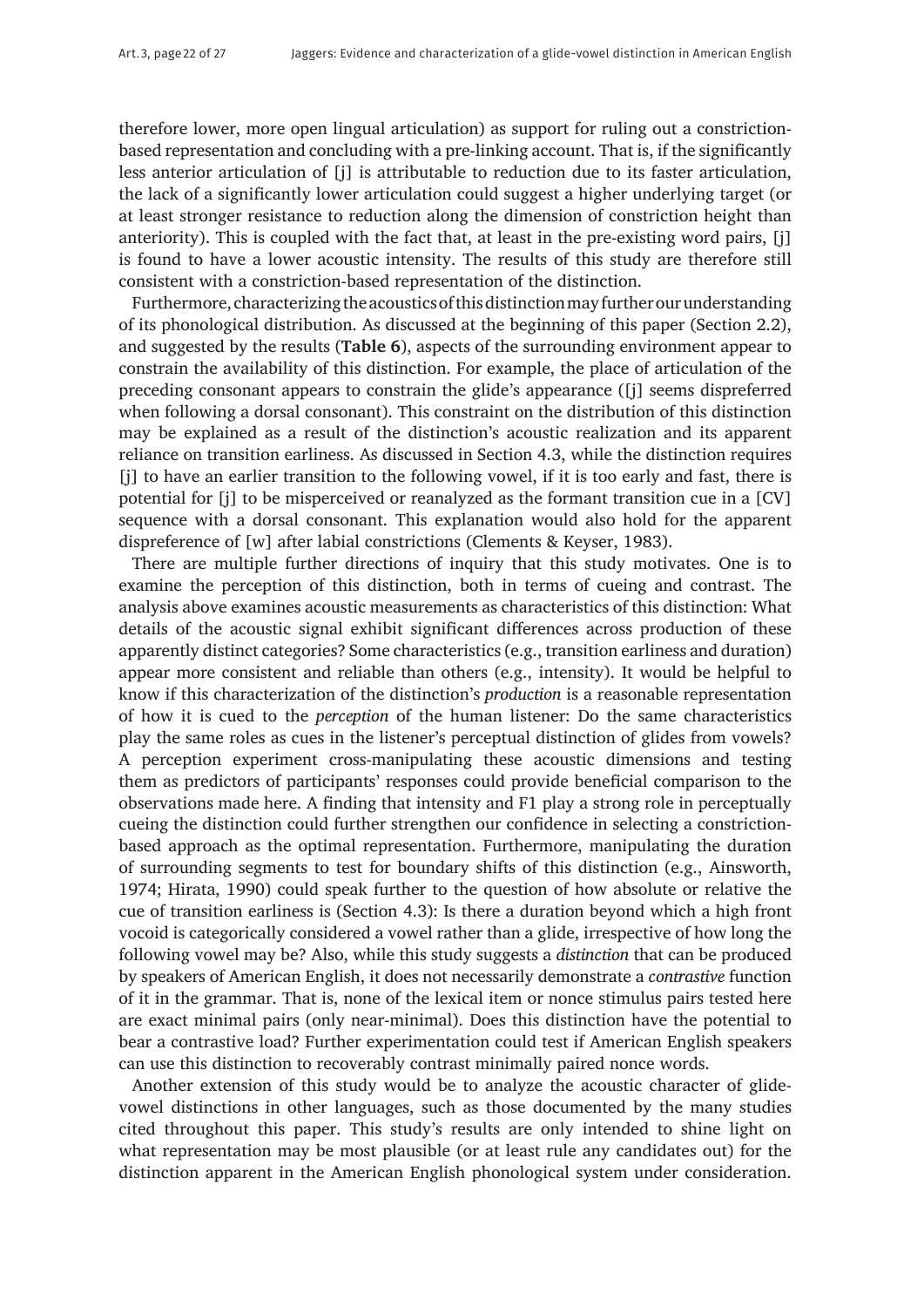It is possible that languages previously argued on more phonological grounds to be best represented with the other approaches considered do actually cue it differently, with acoustic characterizations in line with those predicted by the respective representations. This approach of acoustic characterization is further applicable to the analysis of any distinction for which there is a diverse suite of potential acoustic cues. And, as employed here, that acoustic characterization may be useful in comparing the acoustic predictions generated by competing phonological representations of such a distinction and therefore speaking between them. Further such analysis will contribute to the ongoing broader question of how interwoven or disconnected phonological representation and phonetic realization can be (e.g., Pierrehumbert, 1990; Hayes et al., 2004; Smith, 2005).

## **Acknowledgements**

I would like to thank Lisa Davidson, Maria Gouskova, and Frans Adriaans for their valuable feedback at many stages of this research. Many additional thanks go to Susannah Levi, Suzy Ahn, Sean Martin, Becky Laturnus, members of the NYU Phonetics and Experimental Phonology Lab, and audiences at the 170th meeting of the Acoustical Society of America and the 2017 annual meeting of the Linguistic Society of America for their feedback and discussion. I am grateful to the anonymous reviewers, whose comments regarding this paper's earlier manuscript led to significant improvement. I would also like to thank the participants who provided their time and their voices for analysis.

## **Competing Interests**

The author has no competing interests to declare.

## **References**

- Aguilar, L. 1999. Hiatus and diphthong: Acoustic cues and speech situation differences. *Speech Communication*, *28*(1), 57–74. DOI: [https://doi.org/10.1016/S0167-](https://doi.org/10.1016/S0167-6393(99)00003-5) [6393\(99\)00003-5](https://doi.org/10.1016/S0167-6393(99)00003-5)
- Ainsworth, W. 1974. The influence of precursive sequences on the perception of synthesized vowels. *Language and Speech*, *17*(2), 103–109. DOI: [https://doi.](https://doi.org/10.1177/002383097401700201) [org/10.1177/002383097401700201](https://doi.org/10.1177/002383097401700201)
- Boersma, P., & Weenink, D. 2015. Praat: Doing phonetics by computer [computer program], version 5.3.77. URL: [http://www.fon.hum.uva.nl/praat/.](http://www.fon.hum.uva.nl/praat/)
- Bright, W. 1957. *The Karok language*. Berkeley and Los Angeles: University of California Press.
- Browman, C., & Goldstein, L. 1990. Tiers in articulatory phonology, with some implications for casual speech. In: Kingston, J., & Beckman, M. (eds.), *Papers in Laboratory Phonology I: Between the Grammar and Physics of Speech*, 341–376. Cambridge University Press. DOI: <https://doi.org/10.1017/CBO9780511627736.019>
- Catford, J. 1977. *Fundamental problems in phonetics*. Bloomington: Indiana University Press.
- Chanethom, V. 2011. Dynamic differences in the production of diphthongs by French-English bilingual children. *The Journal of the Acoustical Society of America*, *130*(4), 2522–2522. DOI:<https://doi.org/10.1121/1.3655063>
- Chitoran, I. 2002. A perception-production study of Romanian diphthongs and glide-vowel sequences. *Journal of the International Phonetic Association*, *32*(2), 203–222. DOI: <https://doi.org/10.1017/S0025100302001044>
- Clements, G., & Keyser, S. 1983. *CV phonology: A generative theory of the syllable*. Cambridge, MA: MIT Press.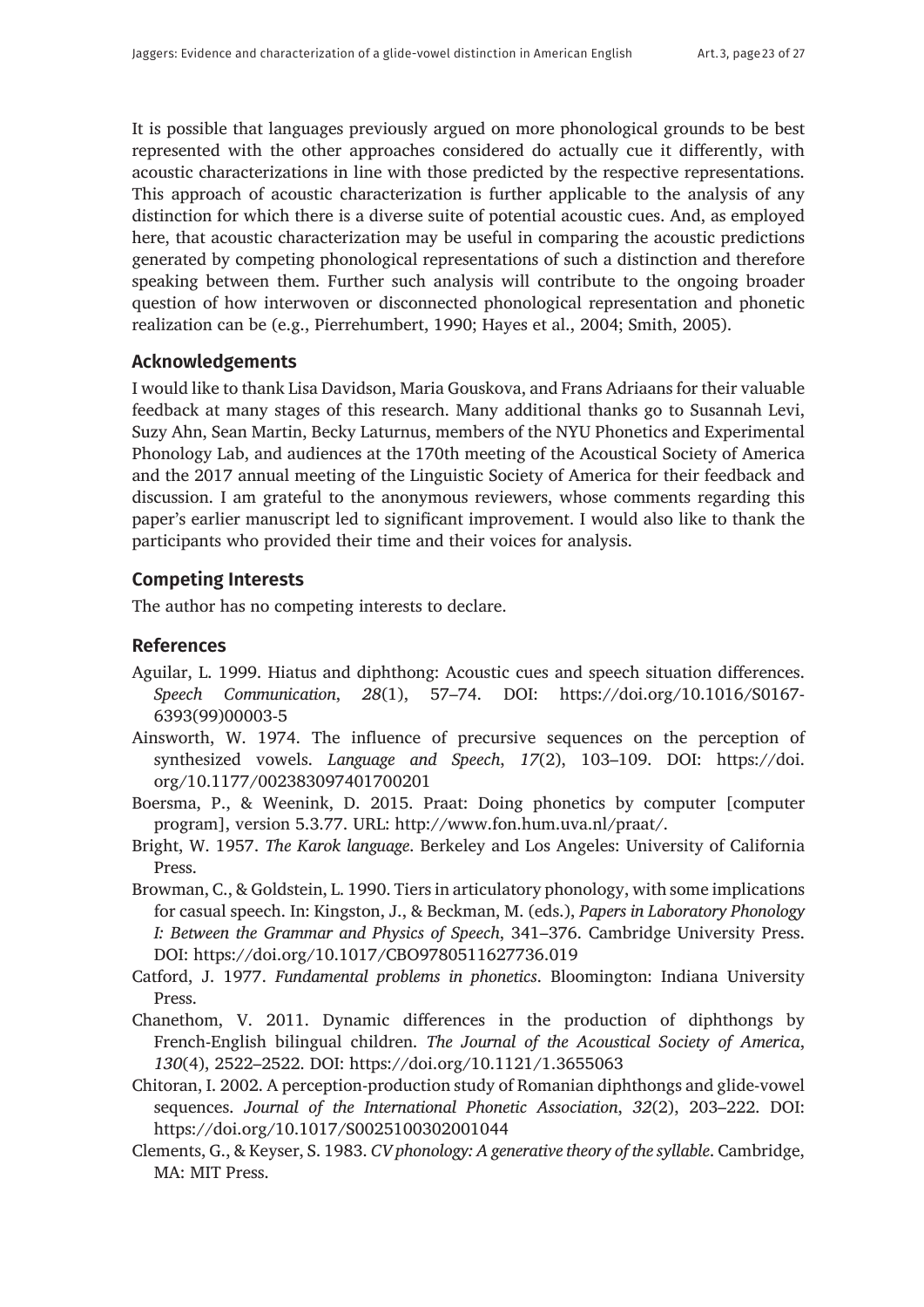- Crystal, T., & House, A. 1990. Articulation rate and the duration of syllables and stress groups in connected speech. *The Journal of the Acoustical Society of America*, *88*(1), 101–112. DOI:<https://doi.org/10.1121/1.399955>
- Davidson, L. 2006. Comparing tongue shapes from ultrasound imaging using Smoothing Spline Analysis of Variance. *The Journal of the Acoustical Society of America*, *120*(1), 407–415. DOI:<https://doi.org/10.1121/1.2205133>
- Davidson, L., & Erker, D. 2014. Hiatus resolution in American English: The case against glide insertion. *Language*, *90*(2), 482–514. DOI:<https://doi.org/10.1353/lan.2014.0028>
- Davis, S., & Hammond, M. 1995. On the status of onglides in American English. *Phonology*, *12*, 159–182. DOI: <https://doi.org/10.1017/S0952675700002463>
- De Decker, P., & Nycz, J. 2006. A new way of analyzing vowels: Comparing formant contours using Smoothing Spline ANOVA. *Poster presented at New Ways of Analyzing Variation (NWAV), 35*. 9–12 November, Columbus, OH.
- Deligiorgis, I. 1988. *Glides and syllables* (Doctoral dissertation). University of Iowa.
- Durand, J. 1987. On the phonological status of glides: The evidence from Malay. In: Anderson, J., & Durand, J. (eds.), *Explorations in Dependency Phonology*, 79–107. Dordrecht, Holland: Foris Publications.
- Espy-Wilson, C. 1992. Acoustic measures for linguistic features distinguishing the semivowels /wjrl/ in American English. *The Journal of the Acoustical Society of America*, *92*(2), 736–757. DOI:<https://doi.org/10.1121/1.403998>
- Fowler, C., Brown, J., Sabadini, L., & Weihing, J. 2003. Rapid access to speech gestures in perception: Evidence from choice and simple response time tasks. *Journal of Memory and Language*, *49*(3), 396–413. DOI: [https://doi.org/10.1016/S0749-596X\(03\)00072-X](https://doi.org/10.1016/S0749-596X(03)00072-X)
- Gafos, A. 2002. A grammar of gestural coordination. *Natural Language & Linguistic Theory*, *20*(2), 269–337. DOI:<https://doi.org/10.1023/A:1014942312445>
- Gay, T. 1968. Effect of speaking rate on diphthong formant movements. *The Journal of the Acoustical Society of America*, *44*(6), 1570–1573. DOI: [https://doi.](https://doi.org/10.1121/1.1911298) [org/10.1121/1.1911298](https://doi.org/10.1121/1.1911298)
- Gay, T. 1978. Effect of speaking rate on vowel formant movements. *The Journal of the Acoustical Society of America*, *63*(1), 223–230. DOI: [https://doi.](https://doi.org/10.1121/1.381717) [org/10.1121/1.381717](https://doi.org/10.1121/1.381717)
- Gay, T. 1981. Mechanisms in the control of speech rate. *Phonetica*, *38*(1–3), 148–158. DOI:<https://doi.org/10.1159/000260020>
- Gentilucci, M., & Bernardis, P. 2007. Imitation during phoneme production. *Neuropsychologia*, *45*(3), 608–615. DOI: [https://doi.org/10.1016/j.neuropsychologia.](https://doi.org/10.1016/j.neuropsychologia.2006.04.004) [2006.04.004](https://doi.org/10.1016/j.neuropsychologia.2006.04.004)
- Gick, B. 2002. The use of ultrasound for linguistic phonetic fieldwork. *Journal of the International Phonetic Association*, *32*(2), 113–121. DOI: [https://doi.org/10.1017/](https://doi.org/10.1017/S0025100302001007) [S0025100302001007](https://doi.org/10.1017/S0025100302001007)
- Goldinger, S. 1998. Echoes of echoes? An episodic theory of lexical access. *Psychological Review*, *105*(2), 251–279. DOI:<https://doi.org/10.1037/0033-295X.105.2.251>
- Goldman-Eisler, F. 1968. *Psycholinguistics: Experiments in spontaneous speech*. London: Academic Press.
- Gouskova, M. 2004. Relational hierarchies in Optimality Theory: The case of syllable contact. *Phonology*, *21*(02), 201–250. DOI: [https://doi.org/10.1017/](https://doi.org/10.1017/S095267570400020X) [S095267570400020X](https://doi.org/10.1017/S095267570400020X)
- Grosjean, F., & Lane, H. 1976. How the listener integrates the components of speaking rate. *Journal of Experimental Psychology: Human Perception and Performance*, *2*(4), 538–543. DOI:<https://doi.org/10.1037/0096-1523.2.4.538>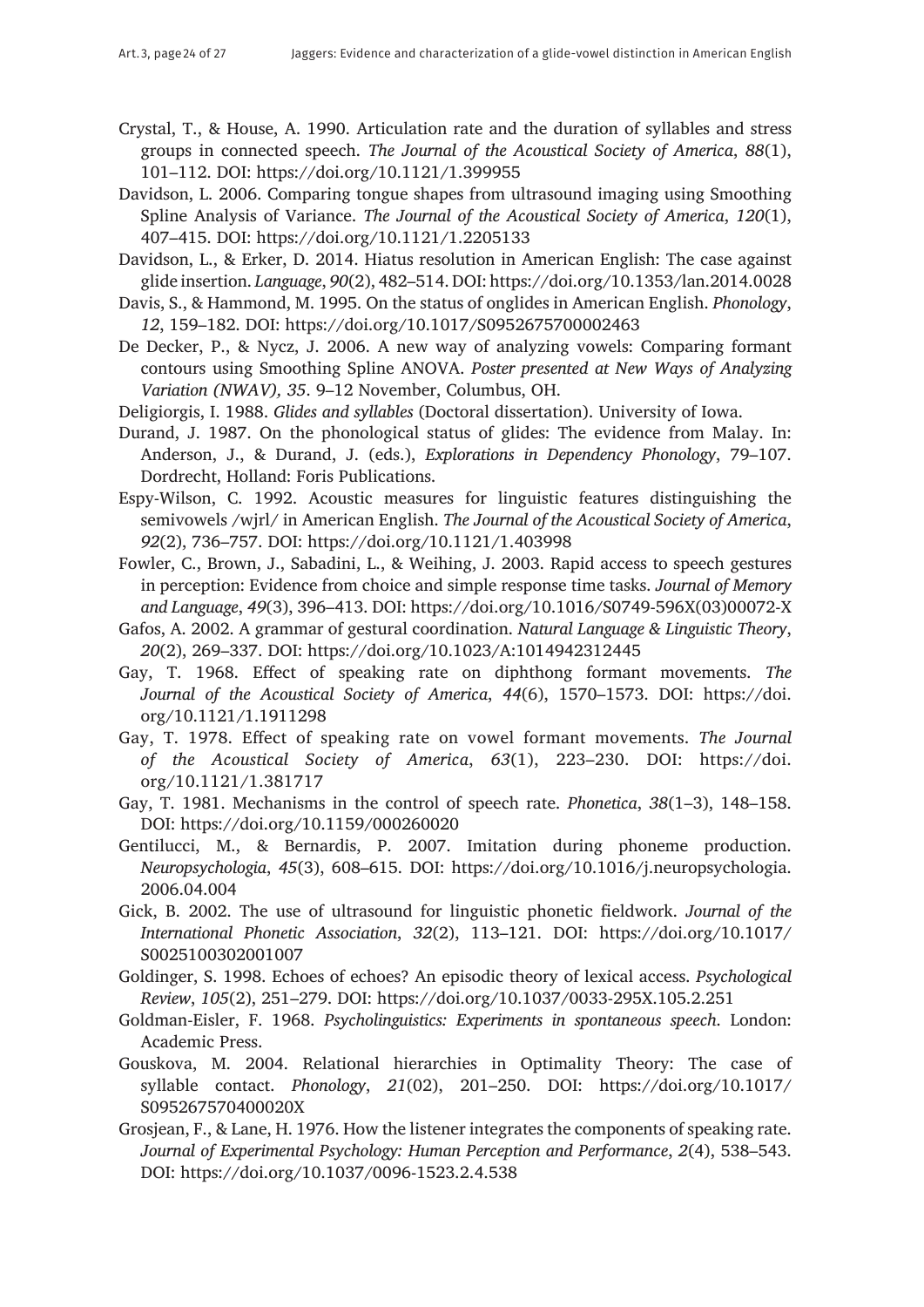- Gu, C. 2002. *Smoothing Spline ANOVA Models*. New York: Springer. DOI: [https://doi.](https://doi.org/10.1007/978-1-4614-5369-7) [org/10.1007/978-1-4614-5369-7](https://doi.org/10.1007/978-1-4614-5369-7)
- Halle, M., Vaux, B., & Wolfe, A. 2000. On feature spreading and the representation of place of articulation. *Linguistic Inquiry*, *31*(3), 387–444. DOI: [https://doi.](https://doi.org/10.1162/002438900554398) [org/10.1162/002438900554398](https://doi.org/10.1162/002438900554398)
- Harris, J., & Kaisse, E. 1999. Palatal vowels, glides, and obstruents in Argentinean Spanish. *Phonology*, *16*, 117–190. DOI:<https://doi.org/10.1017/S0952675799003735>
- Hayes, B. 1989. Compensatory lengthening in moraic phonology. *Linguistic Inquiry*, *20*(2), 253–306.
- Hayes, B., Kirchner, R., & Steriade, D. (eds.). 2004. *Phonetically based phonology*. Cambridge University Press. DOI:<https://doi.org/10.1017/CBO9780511486401>
- Hirata, Y. 1990. Perception of geminated stops in Japanese word and sentence levels. *The Bulletin of the Phonetic Society of Japan*, *194*, 23–28.
- Hirata, Y. 2004. Effects of speaking rate on the vowel length distinction in Japanese. *Journal of Phonetics*, *32*(4), 565–589. DOI: <https://doi.org/10.1016/j.wocn.2004.02.004>
- Hyman, L. 1985. *A theory of phonological weight*. Dordrecht, Holland: Foris Publications.
- Itô, J., & Mester, A. 1999. The phonological lexicon. In Tsujimura, N. (ed.), *Handbook of Japanese Linguistics*, 62–100. Oxford: Blackwell.
- Jensen, J. 1993. Segmental Phonology. In: *English Phonology,* 25–45. Amsterdam: John Benjamins. DOI: <https://doi.org/10.1075/cilt.99>
- Kaye, J., & Lowenstamm, J. 1984. De la syllabicité. In: Dell, F., Hirst, D., & Vergnaud, J.-R. (eds.), *Forme sonore du langage*, 123–159. Paris: Hermann.
- Keating, P. 1988. Palatals as complex segments: X-ray evidence. *UCLA Working Papers in Phonetics*, *69*, 77–91.
- Klatt, D. 1973. Interaction between two factors that influence vowel duration. *The Journal of the Acoustical Society of America*, *54*(4), 1102–1104. DOI: [https://doi.](https://doi.org/10.1121/1.1914322) [org/10.1121/1.1914322](https://doi.org/10.1121/1.1914322)
- Klatt, D. 1975. Vowel lengthening is syntactically determined in a connected discourse. *Journal of Phonetics*, *3*(3), 129–140.
- Koops, C. 2010. /u/-fronting is not monolithic: Two types of fronted /u/ in Houston Anglos. *University of Pennsylvania Working Papers in Linguistics*, *16*(2), 14.
- Kozchevnikov, V., & Chistovich, L. 1965. *Speech: Articulation and perception* [translated]. Washington, DC: Joint Publications Research Service.
- Levi, S. 2004. *The representation of underlying glides: A cross-linguistic study* (Doctoral dissertation). University of Washington.
- Levi, S. 2008. Phonemic vs. derived glides. *Lingua*, *118*(12), 1956–1978. DOI: [https://doi.](https://doi.org/10.1016/j.lingua.2007.10.003) [org/10.1016/j.lingua.2007.10.003](https://doi.org/10.1016/j.lingua.2007.10.003)
- Levin, J. 1985. *A metrical theory of syllabicity* (Doctoral dissertation). Massachusetts Institute of Technology.
- Liberman, A., Delattre, P., Gerstman, L., & Cooper, F. 1956. Tempo of frequency change as a cue for distinguishing classes of speech sounds. *Journal of Experimental Psychology*, *52*(2), 127–137. DOI: <https://doi.org/10.1037/h0041240>
- Lindblom, B. 1963. Spectrographic study of vowel reduction. *The Journal of the Acoustical Society of America*, *35*(11), 1773–1781. DOI: [https://doi.org/10.1121/](https://doi.org/10.1121/1.1918816) [1.1918816](https://doi.org/10.1121/1.1918816)
- Lindblom, B. 1968. Temporal organization of syllable production. *Speech Transmission Laboratory Quarterly Progress and Status Report*, *2*(3).
- Maddieson, I. 2008. Glides and gemination. *Lingua*, *118*(12), 1926–1936. DOI: [https://](https://doi.org/10.1016/j.lingua.2007.10.005 ) [doi.org/10.1016/j.lingua.2007.10.005](https://doi.org/10.1016/j.lingua.2007.10.005 )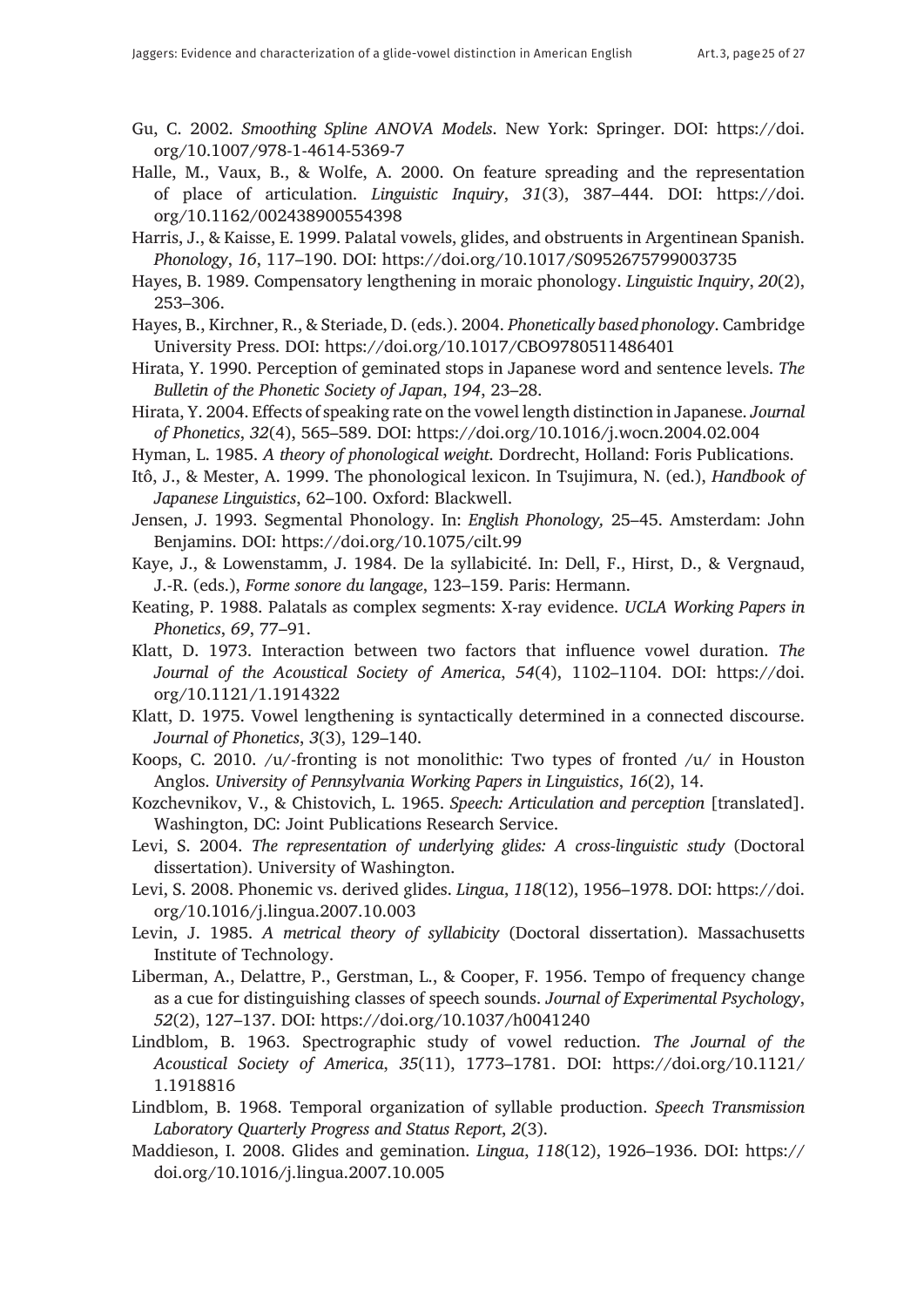- Maddieson, I., & Emmorey, K. 1985. Relationship between semivowels and vowels: Crosslinguistic investigations of acoustic difference and coarticulation. *Phonetica*, *42*(4), 163–174. DOI:<https://doi.org/10.1159/000261748>
- Namy, L., Nygaard, L., & Sauerteig, D. 2002. Gender differences in vocal accommodation: The role of perception. *Journal of Language and Social Psychology*, *21*(4), 422–432. DOI: <https://doi.org/10.1177/026192702237958>
- Nevins, A., & Chitoran, I. 2008. Phonological representations and the variable patterning of glides. *Lingua*, *118*, 1979–1997. DOI:<https://doi.org/10.1016/j.lingua.2007.10.006>
- Ohala, J. 1978. Southern Bantu vs. the world: The case of palatalization of labials. *Proceedings of the Annual Meeting of the Berkeley Linguistics Society*, *4*, 370–386. DOI: <https://doi.org/10.3765/bls.v4i0.2218>
- Padgett, J. 2008. Glides, vowels, and features. *Lingua 118*(12), 1937–1955. DOI: [https://](https://doi.org/10.1016/j.lingua.2007.10.002) [doi.org/10.1016/j.lingua.2007.10.002](https://doi.org/10.1016/j.lingua.2007.10.002)
- Paradis, C. 1992. *Lexical phonology and morphology: The nominal classes in Fula*. New York: Garland Publishing Inc.
- Pierrehumbert, J. 1990. Phonological and phonetic representation. *Journal of Phonetics*, *18*(3), 375–394.
- Pinheiro, J., Bates, D., DebRoy, S., Sarkar, D., & R Core Team. 2017. *nlme: Linear and Nonlinear Mixed Effects Models*. R package version 3.1-131.
- R Core Team. 2015. *R: A Language and Environment for Statistical Computing*. R Foundation for Statistical Computing. Vienna, Austria.
- Ren, H. 1986. On the acoustic structure of diphthongal syllables. In: *UCLA Working Papers in Phonetics*, *65*. UCLA.
- Roca, I. 1997. There are no 'glides', at least in Spanish: An optimality account. *Probus*, *9*, 233–265. DOI:<https://doi.org/10.1515/prbs.1997.9.3.233>
- Rosenthall, S. 1994. *Vowel/glide alternation in a theory of constraint interaction* (Doctoral dissertation). University of Massachusetts-Amherst.
- Smith, J. 2003. Onset sonority constraints and subsyllabic structure. In: Rennison, J. R., Pöchtrager, M., & Neubarth, F. (eds.), *Phonologica 2002*. Berlin: de Gruyter.
- Smith, J. 2005. Phonological constraints are not directly phonetic. In: *Proceedings from the Annual Meeting of the Chicago Linguistic Society*, *41*, 457–471. Chicago Linguistic Society.
- Smith, J. 2006. Loan phonology is not all perception: Evidence from Japanese loan doublets. In: Vance, T., & Jones, K. (eds.), *Japanese/Korean Linguistics, 14,* 63–74.
- Smith, J. 2009. Source similarity in loanword adaptation: Correspondence Theory and the posited source-language representation. In: Parker, S. (ed.), *Phonological Argumentation: Essays on Evidence and Motivation,* 155–177. London: Equinox.
- Steriade, D. 1984. Glides and vowels in Romanian. In: Brugman, C., & Macaulay, M. (eds.), *Proceedings of the 10th Annual Meeting of the Berkeley Linguistics Society,* 47–64. DOI:<https://doi.org/10.3765/bls.v10i0.1935>
- Steriade, D. 1988. Review of Clements & Keyser (1983). *Language*, *64*, 118–129. DOI: <https://doi.org/10.2307/414790>
- Stone, M. 2005. A guide to analyzing tongue motion from ultrasound images. *Clinical Linguistics and Phonetics*, *19*, 455–502. DOI: [https://doi.](https://doi.org/10.1080/02699200500113558) [org/10.1080/02699200500113558](https://doi.org/10.1080/02699200500113558)
- Straka, G. 1964. A propos de la question des semi-voyelles. *STUF Language Typology and Universals*, *17*, 301–323. DOI:<https://doi.org/10.1524/stuf.1964.17.16.301>
- Townsend, C., & Janda, L. 1996. *Common and comparative Slavic: Phonology and inflection*. Columbus, OH: Slavica.